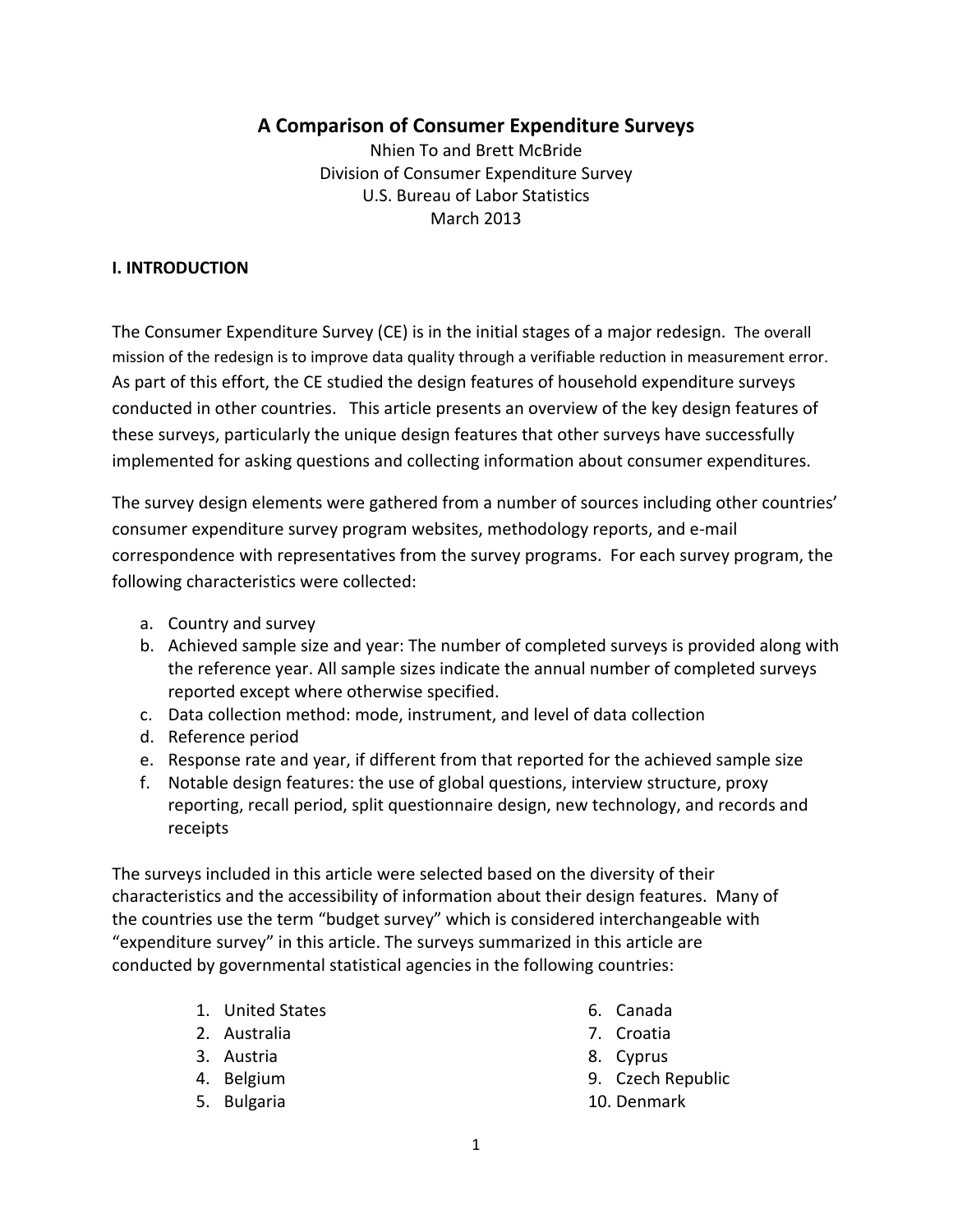| 24. Netherlands    |
|--------------------|
| 25. Norway         |
| 26. Poland         |
| 27. Portugal       |
| 28. Romania        |
| 29. Singapore      |
| 30. Slovakia       |
| 31. Slovenia       |
| 32. South Korea    |
| 33. Spain          |
| 34. Sweden         |
| 35. United Kingdom |
|                    |
|                    |

A table detailing the characteristics of each survey can be found in appendix A.

#### **I. SUMMARY OF GENERAL SURVEY CHARACTERISTICS**

#### **Achieved Sample Size**

One of the most notable differences between the United States and the other countries examined was that the United States was the only country to use two independent samples to collect expenditure data. There was a large range in the achieved sample sizes countries used to get the required information for their stakeholders. The United States obtained the largest number of completed surveys aside from Germany. This was in part due to the United States' unique use of two independent samples to collect expenditure data. Using samples of approximately 60,000 addresses for the interview survey and 12,000 addresses for the diary survey, the CE obtained 35,843 completed interviews and 14,599 one‐week diaries in 2010. Germany, with a gross sample size of 81,530, obtained 55,110 usable diaries in 2008, but Germany administered its survey every five years, used a quota sampling method and collected the data using four different components. In Denmark, Norway, Slovenia, and Sweden, data were aggregated across multiple years. Thus, Denmark had the smallest annual achieved sample size, 858, in 2010.

#### **Data Collection Method**

All of the countries except South Korea used at least two instruments for collecting the expenditure data (for example, an interview/questionnaire and a separate diary); South Korea collected information using diaries only. Even though most surveys used these two collection methods, they varied in format. Some countries used individual diaries in addition to household diaries. In addition to data collected from interviews and diaries,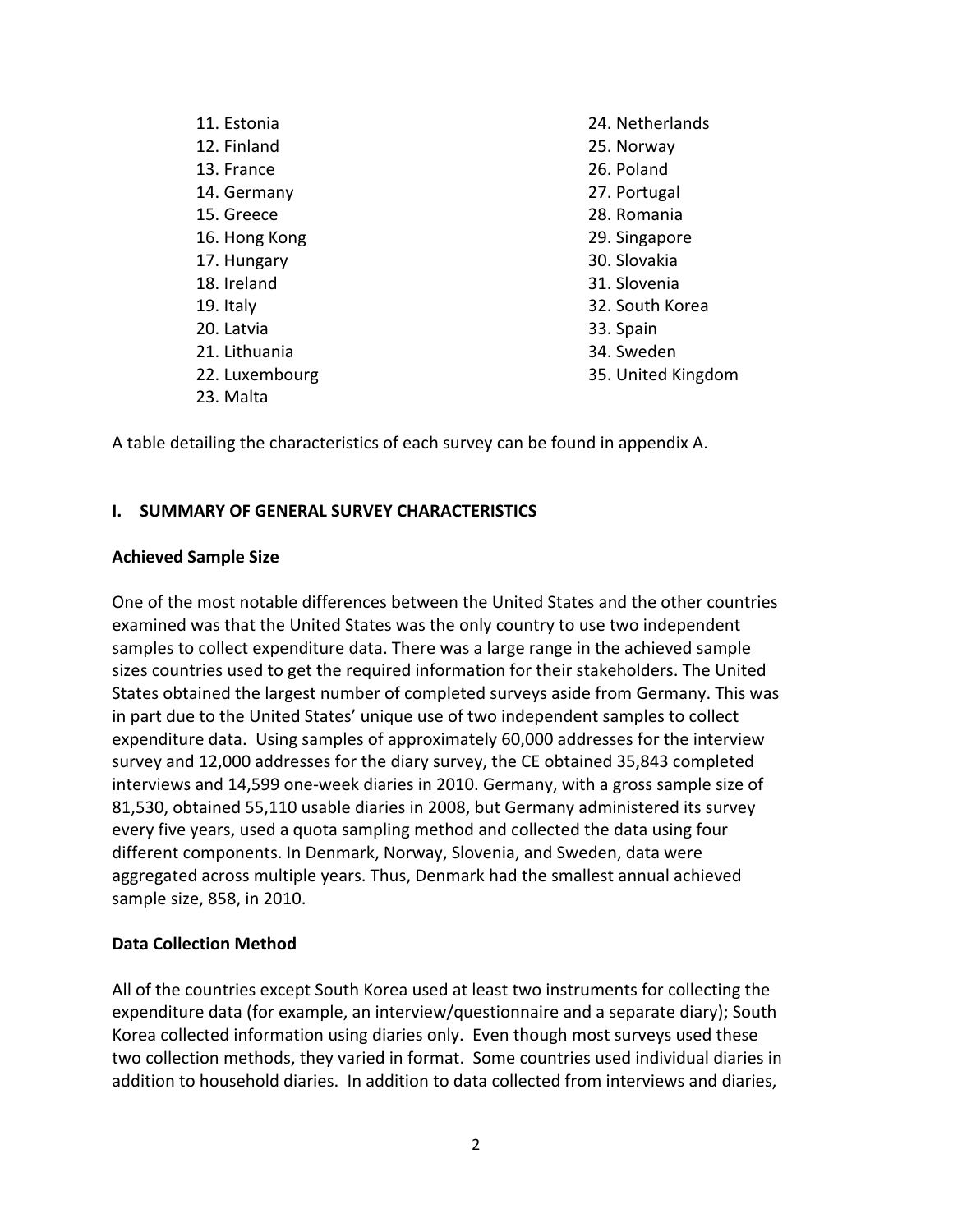some countries collected data directly from registries. Notable format differences are presented in Section III.

# **Reference Period**

For most of the countries, the reference period for an interview survey was either 1, 3, or 12 months. Almost all countries used a 14‐day reporting period for a diary survey. The few exceptions included diary survey data collected over a period of 7 days, 1 month, or 2 months.

# **Response Rates**

Response rates among the surveys varied considerably from as low as 18 percent in Luxembourg to as high as 89 percent in Cyprus. The average response rate, across the 33 surveys for which information was available, was 60 percent and the median was 61 percent.

# **II. NOTABLE DESIGN FEATURES**

# **Individual Diaries**

A number of countries' surveys collected expenditure information from each member of the household over a certain age, with that age varying across countries. Countries that used individual diaries included: Cyprus, France, Greece, Hong Kong, Ireland, Latvia, Malta, the Netherlands, Norway, Portugal, Slovenia, Spain and the United Kingdom. There were variations in how expenditure information was collected. Some countries involved the younger household members in data collection; the United Kingdom provided diaries to children aged 7 to 15, and Portugal gave diaries to children as young as 10 years‐old, provided parental consent was given. However, the most common minimum age at which individuals were asked to participate was 15 years old (in Cyprus, the Netherlands, Norway and Portugal). Malta provided three diaries per households, and Latvia provided diaries for those who were temporarily absent from the household as well as youth.

Differences existed in the amount of diary information that a household needed to provide to be considered a cooperating household. Spain did not require that all household members fill out the one-week personal diaries, but did require that the main two-week household diary collecting common household purchases be completed. Information from the Spanish survey indicated that about 75 percent of cooperating households filled out all diaries, with imputation used for the remaining household members. Ireland required that all individual diaries be returned in order to classify a household as completing the survey. In Ireland, only 1.2 percent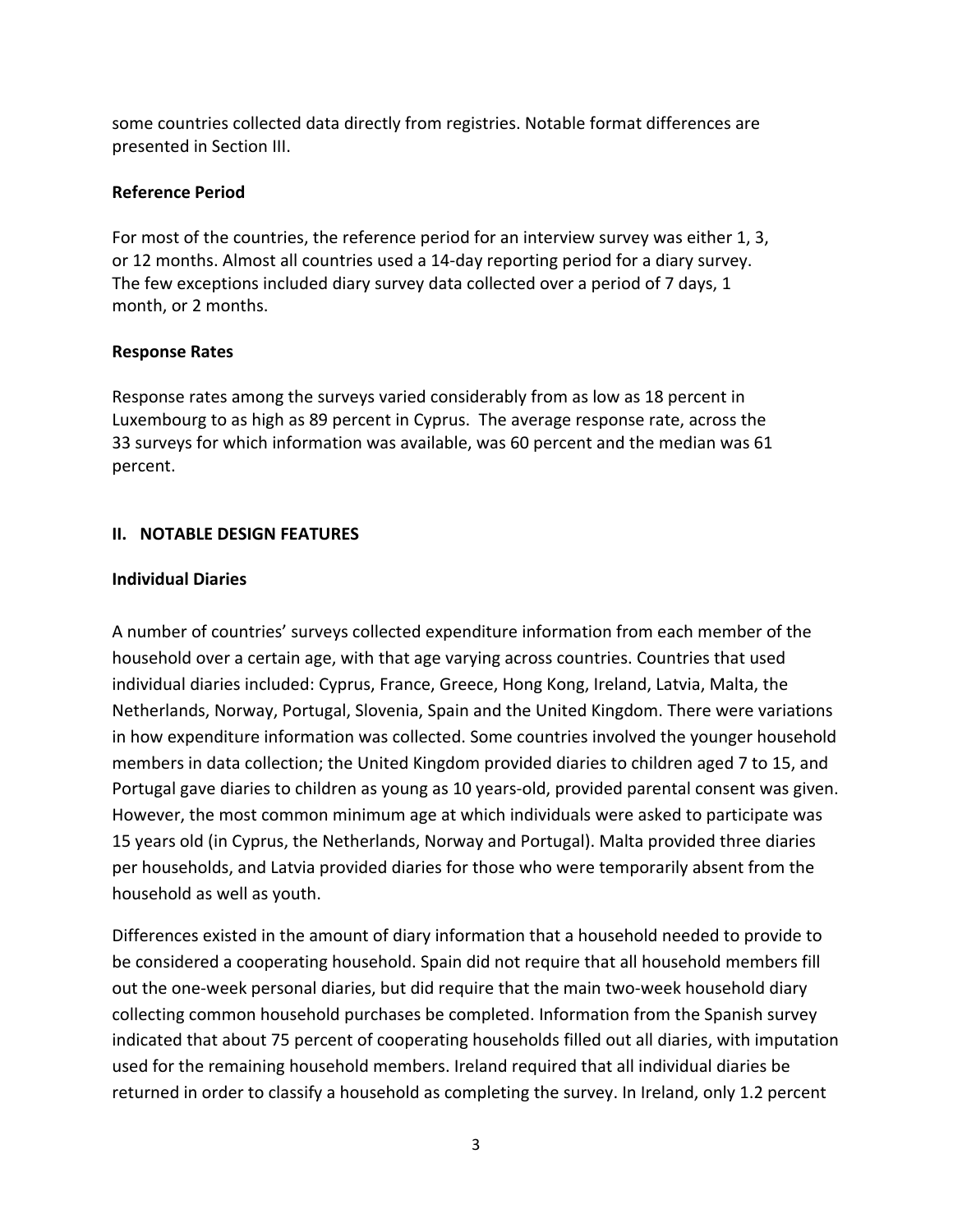of the households that provided interview information in 2010 did not complete a single diary, leading them to be re‐classified as refusals. France also required completion of all diaries in order for a case to be classified as a complete.

#### **Use of Administrative Records**

A number of European countries maintained population registries which were used to assist in data collection. Scandinavian countries made use of administrative sources in their household budget surveys, with income and education data taken from the registries in Norway and Finland, and income, property tax, and taxable benefits information taken in Sweden. The Netherlands took income and housing cost data from administrative records, when available. The Netherlands also used demographic data from their population registry to carry out non‐ response adjustments. Canada and Denmark also collected information on household members' incomes from administrative data files.

#### **Incentives**

Several of the countries examined provided incentives – whether monetary or non‐monetary – in return for a household's participation in their budget surveys. There was no standard practice regarding the type or amount of incentive provided. These countries included: Austria, Belgium, Bulgaria, Denmark, Estonia, Germany, Hong Kong, Ireland, Luxembourg, Malta, the Netherlands, Slovakia, South Korea, Spain, and the United Kingdom. Most incentives were structured at the household level, with the exception of Ireland and the United Kingdom, where incentives were given to each member who completed an individual diary. Ireland did not withhold incentives if field interviewers verified that a returned diary with no expenditures recorded reflected that persons' actual lack of spending. Belgium, while not making use of individual diaries, did tailor incentive amounts to the size of the household (giving up to 124€ for households with six or more members). In Spain the 2006 survey redesign involved introduction of a 30€ voucher starting in January of that year (analysis indicated this did not bias the income composition of the respondent sample), while Lithuania ceased providing incentives (worth approximately \$6) after 2008. South Korea offered households the option to choose between three different types of surveys, each with a different incentive. A \$10 incentive was provided for a paper diary, \$40 for an e‐diary (a web version of the diary), and \$50 for an e-diary that was connected to their credit accounts or bank records. Among nonmonetary incentives offered, Estonia allowed respondents to request feedback on their households' aggregate expenditure categories, a feature requested by 20 percent of responding households. Denmark provided households with a gift and entry into a lottery.

### **Technology**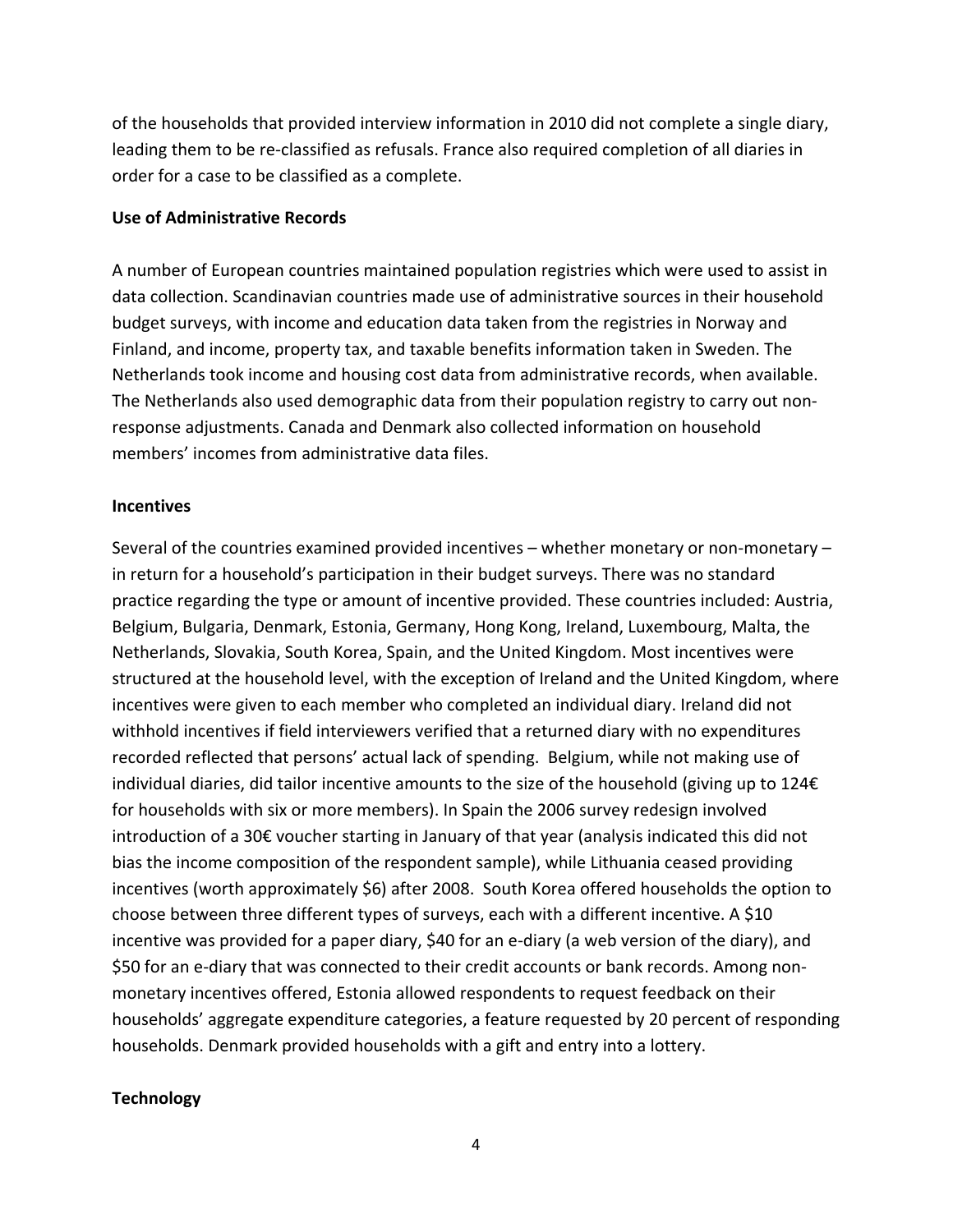Belgium, South Korea, and the Netherlands, redesigned their surveys to include website data collection. Belgium's Household Budget Survey (HBS) initially planned to provide tablets with an installed Blaise application for interviewers to collect household data. However, the amount of technical support staff available to respond to problems with the tablets was judged to be insufficient, leading them to postpone the introduction of tablets until the 2014 survey. The Belgian HBS did move forward with a website component in their 2012 redesign, allowing respondents the option to record expenditure information online or by paper. It indicated that approximately 15 percent of households decided to use the website for recording expenditures. South Korea provided households the option to complete an e‐diary and encouraged them to keep the e-diary by offering a higher incentive than if they completed a paper diary. A third option which offered an even higher incentive was to use an e‐diary that was connected to their credit accounts and bank records.

The Netherlands' expenditure survey, *Budgetonderzoek* (BO), moved entirely to online data collection in an effort to save costs. In adopting a website for data collection, the survey was able to take advantage of the Netherland's high rate of Internet penetration (with 94 percent of the population reporting access, and 80 percent having a broad‐band connection). The website contained instructional videos assisting respondents with the multiple online questionnaires and the downloadable diary. Aspects of monitoring were built into the survey. Respondents could enter their email address or telephone number in the questionnaire, allowing them to be contacted by survey staff. The website also contained coding tools and automated checks for common mistakes. Although response rates to the pilot test of the website survey were reportedly low, of those willing to respond, 78 percent expressed an inclination to participate in a second round. In terms of measurement error, pilot tests indicated improved reporting for small purchases with no effect on the reporting of larger purchases.

In the new design, one household member reported for the household; there was some indication of under-reporting of expenditures for other household members (e.g., a reduction in the reporting of entertainment expenses was noted for households with older children). The BO plans to research the use of individual website accounts to allow for greater privacy in expenditure reporting, as well as the use of Smart Phones to take photos of receipts. Although response rates to the BO remained low, the redesigned survey resulted in noticeable cost savings.

The Singapore Household Expenditure Survey did not utilize a web diary but interviewers used personal digital assistants (PDAs) in place of hardcopy survey forms to directly record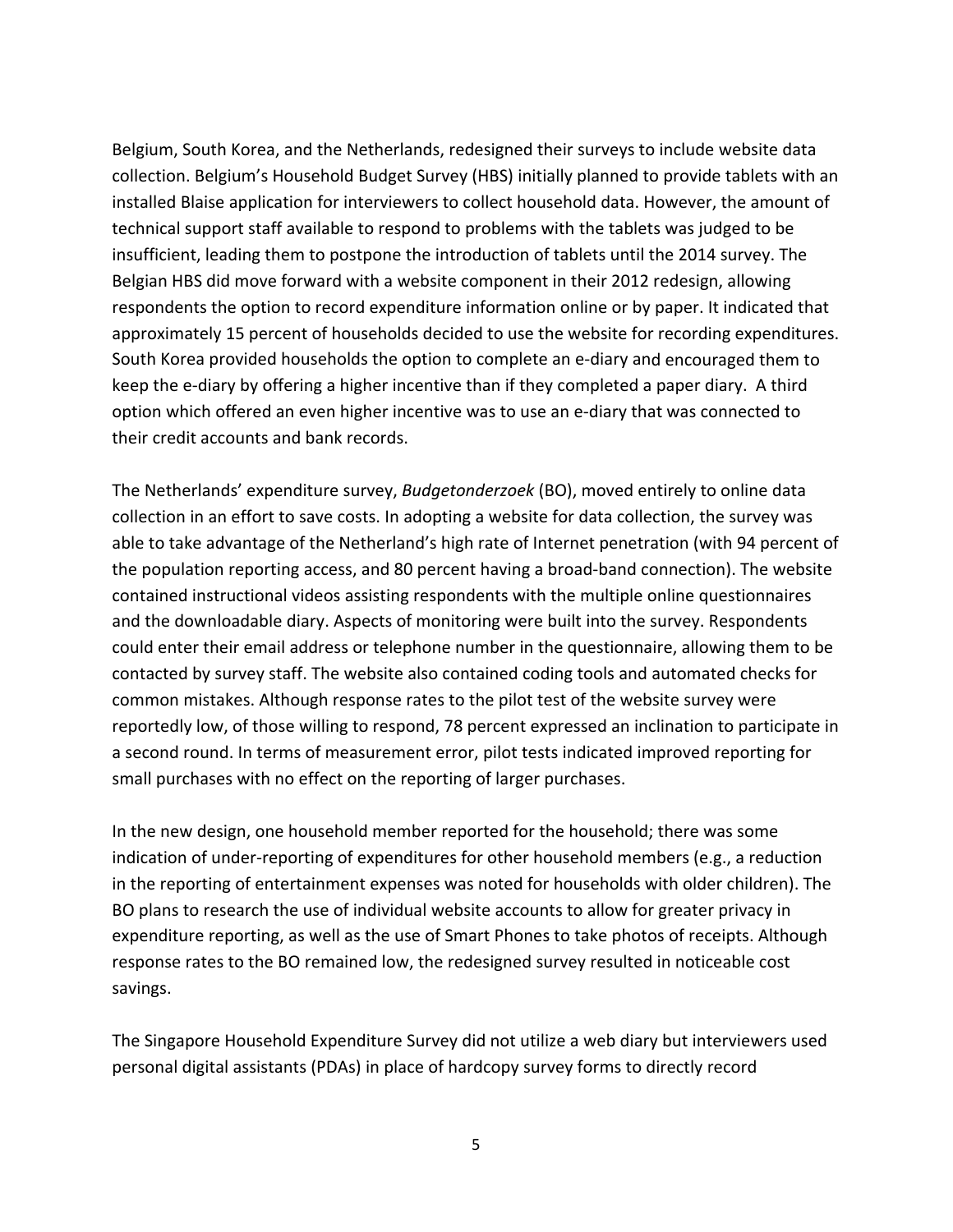expenditure information. Additionally, Germanys' Sample Survey of Income and Expenditure (EVS) collected housing and socio‐demographic information online in some parts of the country.

#### **Other Survey Features**

Some countries involved different data collection requirements for different parts of their sample. The German EVS had households provide income and expenditure information for a three month period. Every fifth household in the sample recorded expenditures on food, beverages, and tobacco for a one‐month period in a 'detailed log book.' In Canada's Survey of Household Spending (SHS), only a subsample of households were asked to report their expenditures in the diary due to budget constraints.

Expenditure surveys often allowed households to provide receipts as part of the data collection process. The Canadian SHS offered respondents the option to provide receipts in order to reduce burden. Sweden allowed households to send in receipts instead of reporting information in the diary, which it credited as having reduced the rate of item non‐response. Estonia's HBS also gave responding households leeway in how to report expenditure information. In 2011, in the 80 percent of households for which information was available, 57 percent of households provided a mix of receipts and diary entries, 27 percent provided only receipts, and 16 percent only filled in the diary. Allowing submission of receipts does risk the problem of collecting receipts that contain ambiguous or limited product information. The Estonian HBS found that 3‐to‐5 percent of receipts did not provide sufficient information about the product to allow proper classification, necessitating imputation. The Irish HBS sought to address this problem by requesting households to annotate receipts with sufficient detail to categorize purchases. For purchased items, respondents were asked to write in, if not already noted, the weight or volume of the food purchase, and note whether the item was bought online.

Countries have been modernizing their survey designs, seeking ways to minimize the burden surveys place on respondents. In Estonia, the 2010 redesign was motivated by a response rate which fell from 65 percent in 2000 to less than 50 percent in 2007. In order to address nonresponse, burden was limited by consolidating the HBS to only one household questionnaire and one diary, cutting the diary reporting period in half to two weeks, and removing income questions which were being collected in another survey. In 2010, Estonia's HBS also added some retrospective questions about larger purchases to the household questionnaire. Unfortunately, following the revisions, the response rate remained low, with 42 percent

<sup>6</sup>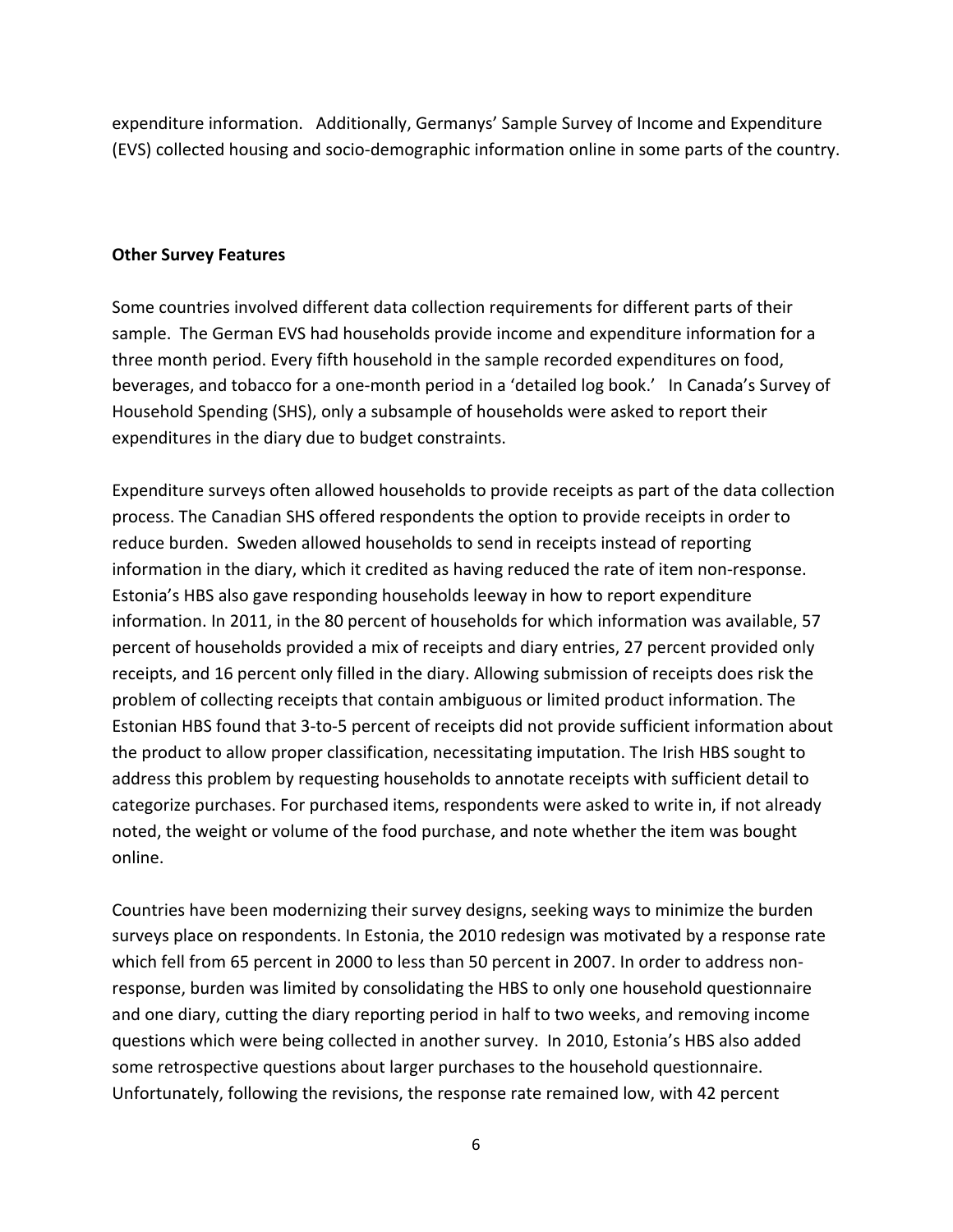completing both the interview and diary in 2011, up only 4 percent from the prior year. The French Family Budget Survey (BDF) is a mandatory survey carried out every five years. As in Estonia, efforts were made to reduce the amount of data collected from respondents in the redesigned 2010‐11 BDF survey. The number of interviews was reduced from three to two (each lasting approximately one hour), and the diary reporting period was cut in half to one week. Subsequent to the redesign, response rates to the BDF returned to their 2000 levels (above 75 percent) after falling below 70 percent in 2005. Spain's Household Budget Survey (EPF) was unique in that, unlike many European budget surveys, it involved a second wave of data collection. The redesign of the EPF occurred in 2006, doubling the amount of reporting required for the diary to two weeks, while reducing the number of questions asked in the interview. The EPF observed steady response rates following these changes with a response rate of 71 percent in 2010, though analysis revealed underreporting in expenditure reports during the second week of data collection.

### **III. CONCLUSION**

Information on design characteristics of other consumer expenditure survey programs is valuable in allowing the United States CE program to evaluate best practices in terms of general survey characteristics as well as notable design features, and determine whether they hold promise for improving the redesign of the CE. The CE shares similar data collection methods and reference periods with many of the other surveys, but stands out as being the only survey program to use independent samples for each instrument.

In terms of notable design features, the only feature currently shared by the CE and the other surveys is encouraging respondents to keep records or receipts to aid recall. However, the CE is considering many other design elements that are already employed by other survey programs, including incentives, individual diaries, and a web diary. In evaluating and determining which elements to investigate for use in the CE redesign, it would be helpful to follow‐up with representatives from specific survey programs that have those elements in their surveys.

Based on the information gathered, the following is a summary of recommended action for investigating potential design elements for the CE.

- 1. Sample Size Evaluate the need for two separate samples.
- 2. Data Collection Method Consider supplementing respondent‐collected data with administrative data or data on expenditures collected by other surveys to reduce respondent burden. Although this has the potential to reduce the amount of data collected directly from respondents, some issues to consider with this approach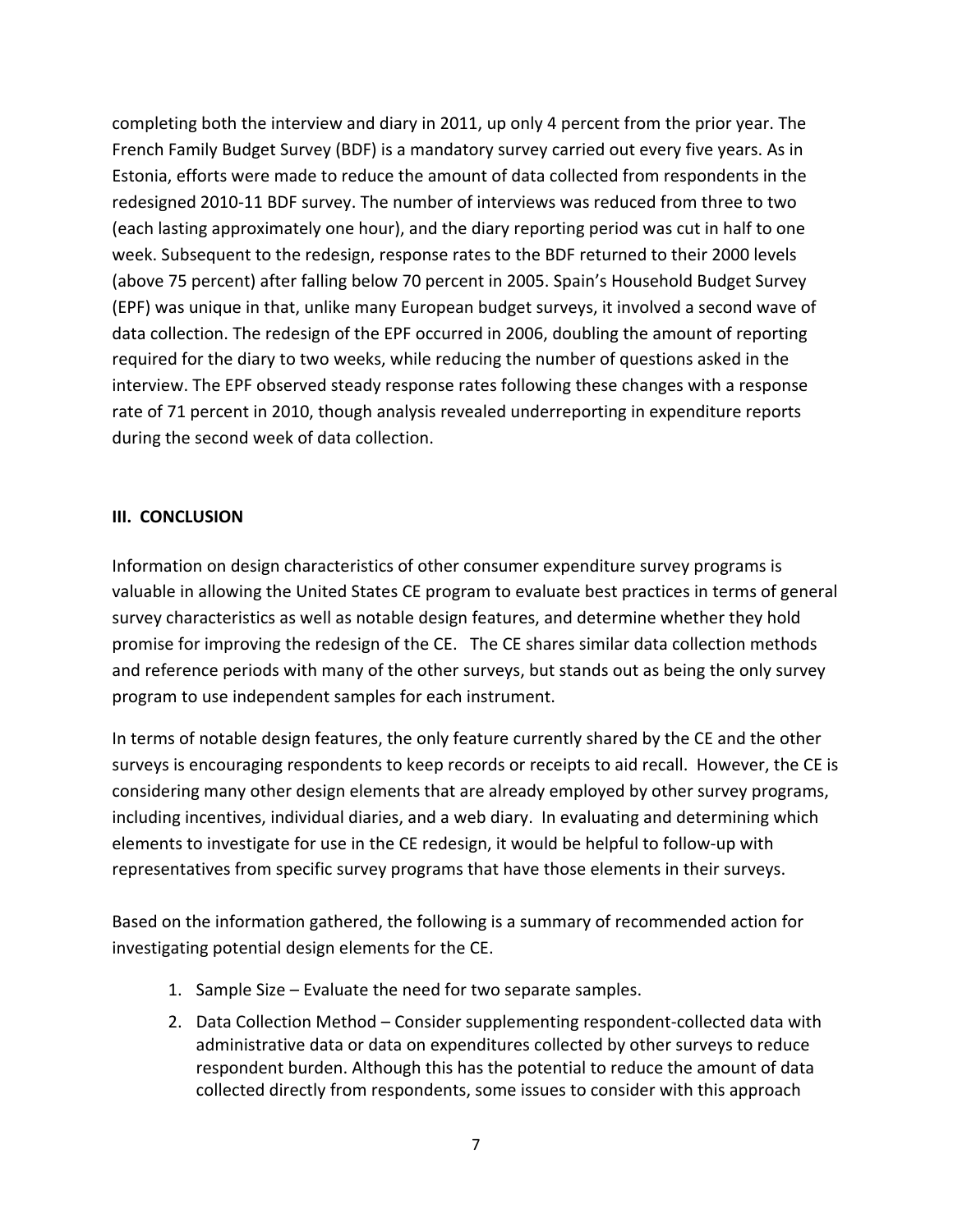would be the ability to gain both respondent consent and access to information held by other data providers, and the need for the other data to be in a compatible format.

- 3. Individual Diaries Many countries use individual diaries (i.e., Cyprus, France, Greece, Hong Kong, Ireland, Latvia, Malta, the Netherlands, Norway, Portugal, Slovenia, Spain and the United Kingdom). Consider speaking with representatives from those survey programs to learn more about their use of individual diaries. In particular, follow up with other countries about their definitions for what constitutes a "complete" household interview. For example, does receiving 50% of completed individual diaries result in a "complete" household interview, or is some other threshold used?
- 4. Incentives The CE is exploring the use of incentives, and should speak with representatives from the following survey programs to learn more about their use of incentives: Austria, Belgium, Bulgaria, Denmark, Estonia, Germany, Hong Kong, Ireland, Luxembourg, Malta, the Netherlands, Slovakia, South Korea, Spain, and the United Kingdom. Of special interest is Estonia's offer to provide a summary of a family's aggregate expenditures to participating households as a non-monetary incentive. This is an idea that has been suggested for CE and perhaps worth following‐up on with Estonian representatives. In addition, South Korea's use of a higher incentive for e-diaries connected to respondent bank and credit card accounts is a very interesting idea and something to investigate.
- 5. Web Diary and Technology Review screen shots of the web diary used by Belgium, South Korea, and the Netherlands to extract any useful design elements. Consider speaking with representatives from those countries to obtain recommendations and learn about problems encountered. Obtain more detailed information from the Netherlands about other benefits of using a web diary, such as instructional videos, monitoring aspects, coding tools and automated checks for common mistakes. The Netherlands mentioned their planned research into the use of Smart Phones to take photos of receipts, which is also of special interest to CE.
- 6. Multi‐mode South Korea offers households different mode options for reporting expenditure data. Consider speaking with them about their experience with the mode options as CE has contemplated all of the options at some point (i.e., paper diary, web diary, and a collection method that connects with respondent's credit and bank accounts).
- 7. Records CE has conducted a number of research projects related to record use. Consider speaking with Canada, Estonia, and Ireland about their experience with allowing respondents to submit their records/receipts in production.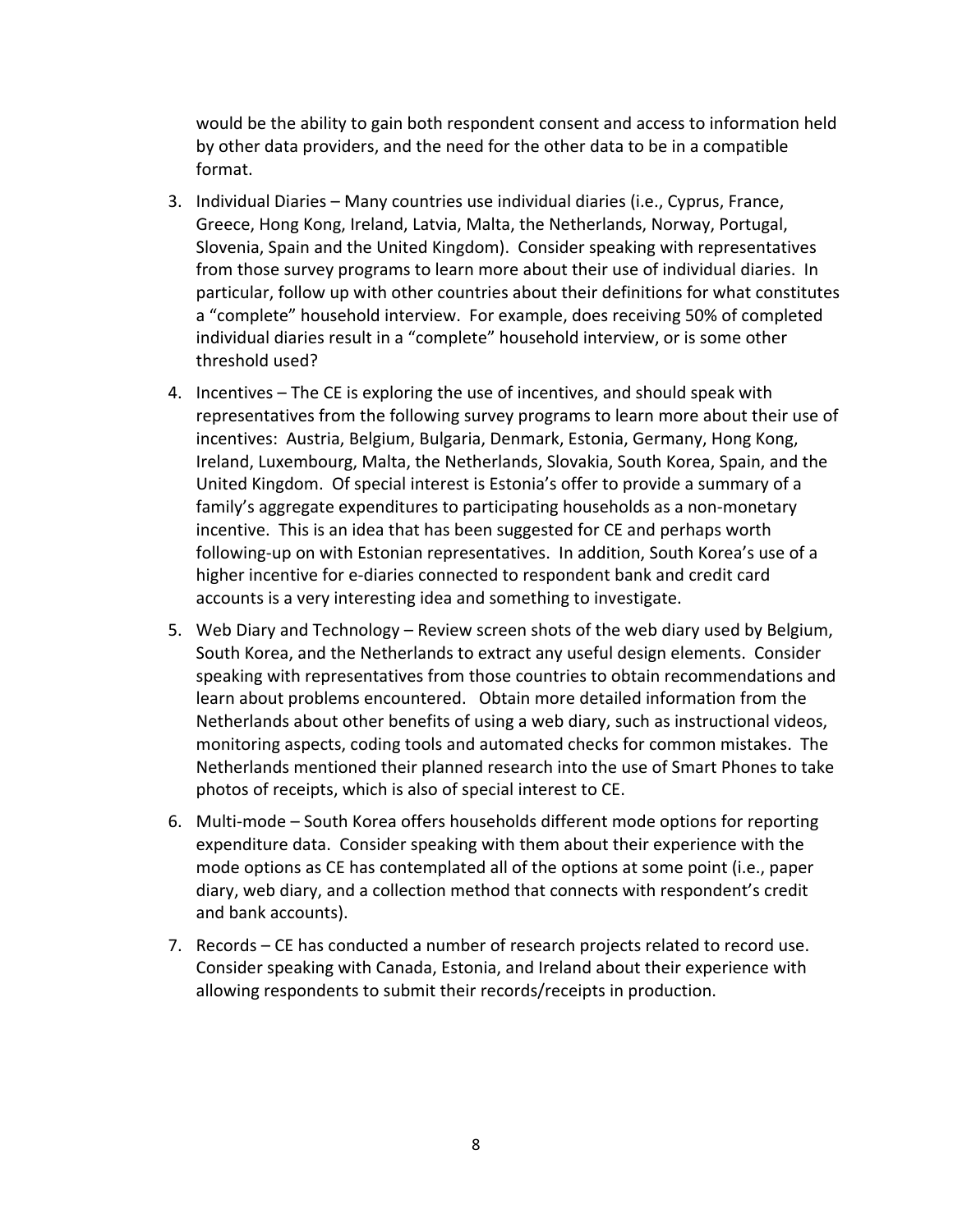#### **APPENDIX A. TABLE OF COUNTRIES' EXPENDITURE SURVEY CHARACTERISTICS**

| Country<br>and Survey                           | <b>Notable Design Features</b>                                                                                                                                                                                                                         | <b>Achieved</b><br><b>Sample Size</b><br>(year) | <b>Response Rate (%)</b> | Data Collection Method Reference Period |                                  |                           |
|-------------------------------------------------|--------------------------------------------------------------------------------------------------------------------------------------------------------------------------------------------------------------------------------------------------------|-------------------------------------------------|--------------------------|-----------------------------------------|----------------------------------|---------------------------|
| <b>United States</b><br>Consumer<br>Expenditure | Respondents are encouraged to keep records/receipts to aid<br>recall.                                                                                                                                                                                  | Interview:<br>35,843 (2010)                     | Interview:<br>73.4       | Household Interview<br>(CAPI)           | 3 months                         |                           |
| Survey (CE)                                     | Interview: An accordion file is sometimes given to respondents to<br>store/organize receipts.                                                                                                                                                          | Diary:<br>14,599 (2010)                         | Diary:<br>71.5           | Household Diary<br>(Paper)              | 14 days                          |                           |
|                                                 | Diary: A pocket is included on the inside of the back cover for<br>respondents to store receipts.                                                                                                                                                      |                                                 |                          |                                         |                                  |                           |
|                                                 | http://bls.gov/cex/                                                                                                                                                                                                                                    |                                                 |                          |                                         |                                  |                           |
| <b>Australia</b><br>Household<br>Expenditure    | The HES sample of 6,957 households is a subsample of the Survey<br>of Income and Housing (SIH) sample of 11,361 households.                                                                                                                            | 6,957<br>$(2009-10)$                            | 75                       | Household Interview<br>(CAPI)           | Not reported                     |                           |
| Survey (HES)                                    | http://www.abs.gov.au/ausstats/abs@.nsf/mf/6530.0/                                                                                                                                                                                                     |                                                 |                          | <b>Individual Diary</b><br>(Paper)      | 14 days                          |                           |
|                                                 |                                                                                                                                                                                                                                                        |                                                 |                          |                                         |                                  |                           |
| Austria<br>Household<br><b>Budget Survey</b>    | The Austrian HBS is a rotating panel survey, providing a detailed<br>description of the expenditures of private households by<br>demographic and socio-economic characteristics.                                                                       | 6,534<br>$(2009-10)$                            |                          | 38.1                                    | Household<br>Interview<br>(CAPI) | 1 month, and 12<br>months |
| (HBS)                                           | A two-week detailed household diary is provided.<br>Separate in-person interviews are conducted with the same<br>household to collect housing and demographic information for<br>each household member. Response is compensated with a 50€<br>voucher. |                                                 |                          | <b>Household Diary</b><br>(Paper)       | 14 days                          |                           |
|                                                 | http://www.statistik.at/web en/statistics/social statistics/consu<br>mption expenditures                                                                                                                                                               |                                                 |                          |                                         |                                  |                           |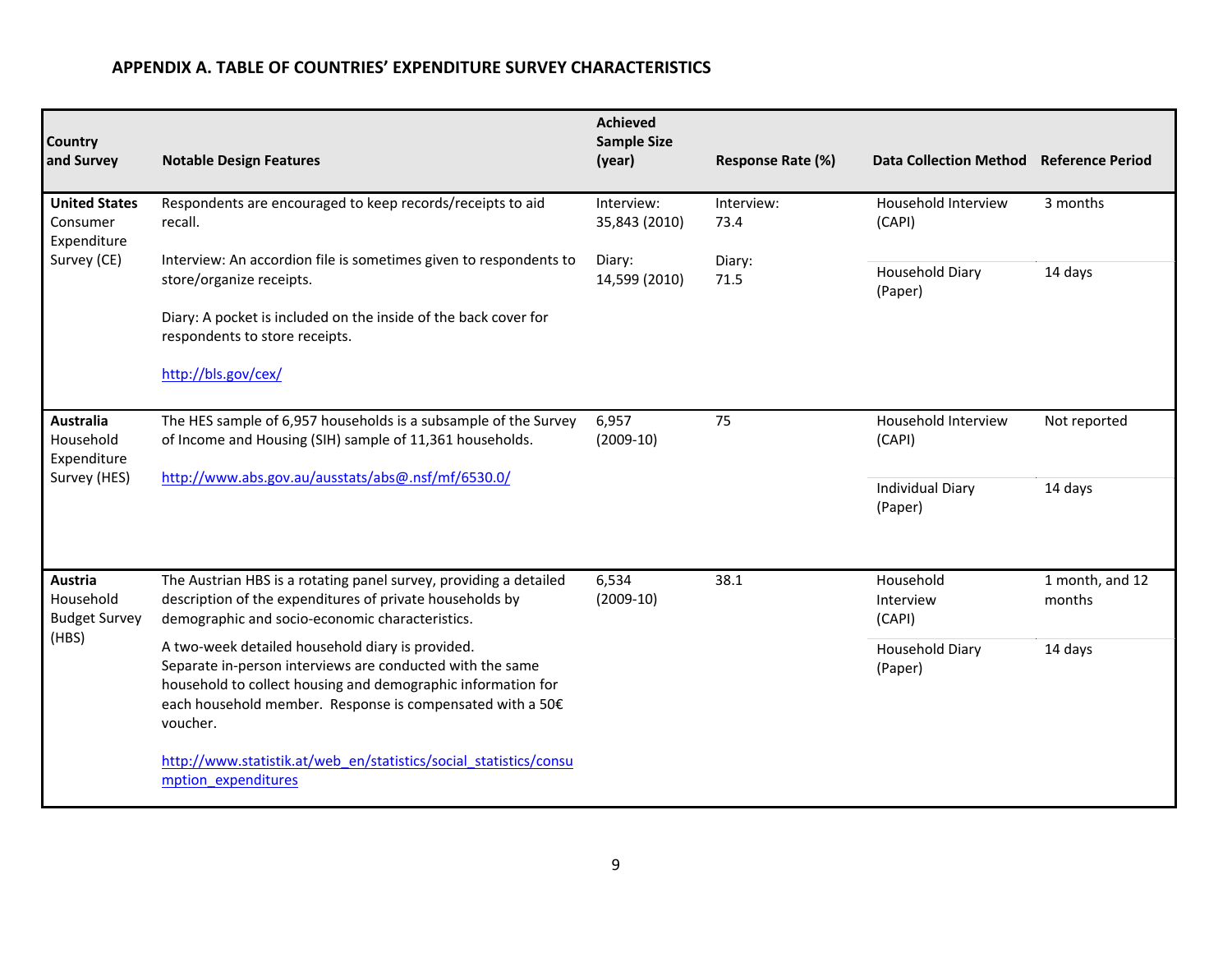| Country<br>and Survey                                | <b>Notable Design Features</b>                                                                                                                                                                                                                                                                                                                       | <b>Achieved</b><br><b>Sample Size</b><br>(year) | Response Rate (%) | <b>Data Collection Method</b>  | <b>Reference Period</b> |
|------------------------------------------------------|------------------------------------------------------------------------------------------------------------------------------------------------------------------------------------------------------------------------------------------------------------------------------------------------------------------------------------------------------|-------------------------------------------------|-------------------|--------------------------------|-------------------------|
| <b>Belgium</b><br>Household<br><b>Budget Survey</b>  | Involves an in-person household questionnaire filled out with the<br>interviewer, with individual questions to record demographic and<br>income information. A household diary is used to record starting<br>and ending assets, income and daily expenses over a one-month<br>period. Receipts are not collected and there is no panel<br>component. | 3,578<br>(2010)                                 | 77.6              | Household Interview<br>(Paper) | 4 months                |
|                                                      |                                                                                                                                                                                                                                                                                                                                                      |                                                 |                   | Household Diary<br>(Paper)     | 1 month                 |
|                                                      | Post-completion incentives range from 74€ to 124€ depending on<br>household size.                                                                                                                                                                                                                                                                    |                                                 |                   |                                |                         |
|                                                      | (Starting in 2012, the survey is conducted biennially but with a<br>larger sample size. Households complete a shorter survey, and<br>respondents can record expenditures via paper or web).                                                                                                                                                          |                                                 |                   |                                |                         |
|                                                      | http://statbel.fgov.be/fr/statistiques/collecte donnees/enquetes/budge<br>t des menages                                                                                                                                                                                                                                                              |                                                 |                   |                                |                         |
| <b>Bulgaria</b><br>Household<br><b>Budget Survey</b> | The Bulgarian HBS involves a four-wave rotating panel design,<br>with households interviewed one month per quarter. Interviewer<br>visits occur twice per month, providing two diaries.                                                                                                                                                              | 2,870<br>(2005)                                 | 65.1              | Household Interview<br>(Paper) | Not reported            |
| (HBS)                                                | Respondents record (by proxy) prior two months of expenses for<br>non-food items and income. Incentives offered (in 2001). Survey<br>allows substitution of households to bolster response.                                                                                                                                                          |                                                 |                   | Household Diary                | 15 days                 |
|                                                      | http://www.nsi.bg/otrasal-metodologiaen.php?otr=44                                                                                                                                                                                                                                                                                                   |                                                 |                   |                                |                         |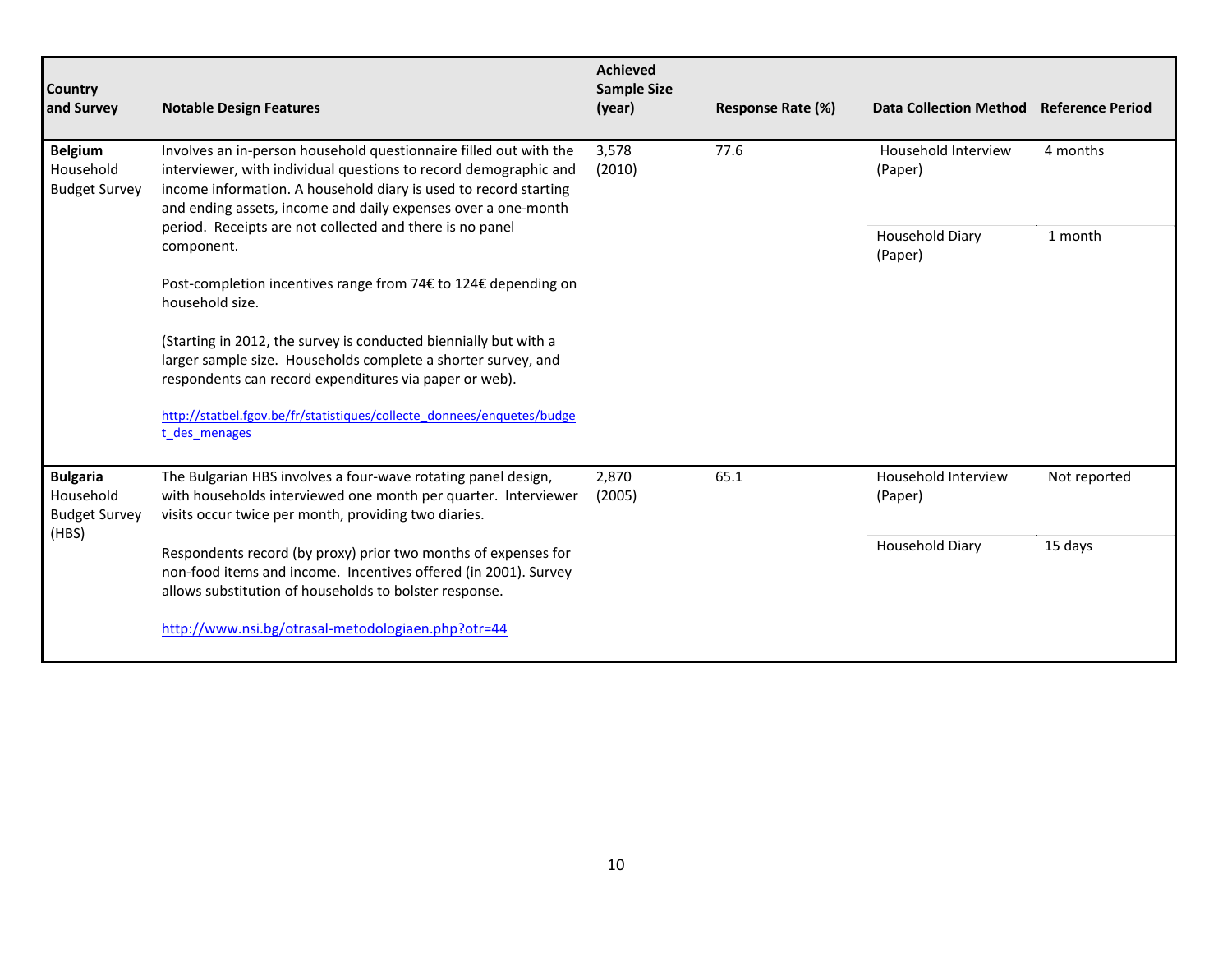| Country<br>and Survey                                 | <b>Notable Design Features</b>                                                                                                                                                                                                                                                                                                                                                         | <b>Achieved</b><br><b>Sample Size</b><br>(year) | Response Rate (%)   | <b>Data Collection Method</b> | <b>Reference Period</b>  |                               |                                        |
|-------------------------------------------------------|----------------------------------------------------------------------------------------------------------------------------------------------------------------------------------------------------------------------------------------------------------------------------------------------------------------------------------------------------------------------------------------|-------------------------------------------------|---------------------|-------------------------------|--------------------------|-------------------------------|----------------------------------------|
| Canada<br>Survey of<br>Household<br>Spending<br>(SHS) | To reduce burden, respondents are given the option to provide<br>their receipts. Due to budget constraints, only a sub-sample of<br>households are asked to report their expenditures in the diary.<br>Respondents are categorized into three groups: those who<br>provided receipts only, those who only provided transcribed<br>expenditures and those who combined the two modes of | 13,075 (2010)                                   |                     | 67<br>Diary:<br>46            | Interview:               | Household Interview<br>(CAPI) | 1 month, 3<br>months,<br>and 12 months |
|                                                       | reporting.<br>Last payment approach and recall periods of one, three, or twelve<br>months for less frequent expenditures are used.<br>http://www.statcan.gc.ca/imdb-bmdi/3508-eng.htm                                                                                                                                                                                                  |                                                 |                     | Household Diary<br>(Paper)    | 14 days                  |                               |                                        |
| Croatia<br>Household<br><b>Budget Survey</b>          | Croatia's survey does not involve a panel component.<br>Interviewers collect information on income, earnings and most<br>household expenses through in-person interviews.                                                                                                                                                                                                              | 61<br>3,461<br>(2010)                           | Household Interview | Not reported                  |                          |                               |                                        |
|                                                       | http://www.dzs.hr/default e.htm                                                                                                                                                                                                                                                                                                                                                        |                                                 |                     | <b>Household Diary</b>        | 14 days                  |                               |                                        |
| <b>Cyprus</b><br>Household<br><b>Budget Survey</b>    | Conducted every five years. Interviews are conducted using<br>laptops. Diaries are completed by all household members at least<br>15 years old. No incentives are provided.                                                                                                                                                                                                            | 2,990<br>(2005)                                 | 88.9                | Interview (CAPI)              | 1, 2, 3 and 12<br>months |                               |                                        |
|                                                       | http://www.moi.gov.cy/moi/pio/pio.nsf/6645bc8e70e73e2cc225<br>7076004d01c1/dd8a213e2dc1ff0ac22574f3003bbeef?OpenDocu<br>ment                                                                                                                                                                                                                                                           |                                                 |                     | <b>Individual Diary</b>       | 14 days                  |                               |                                        |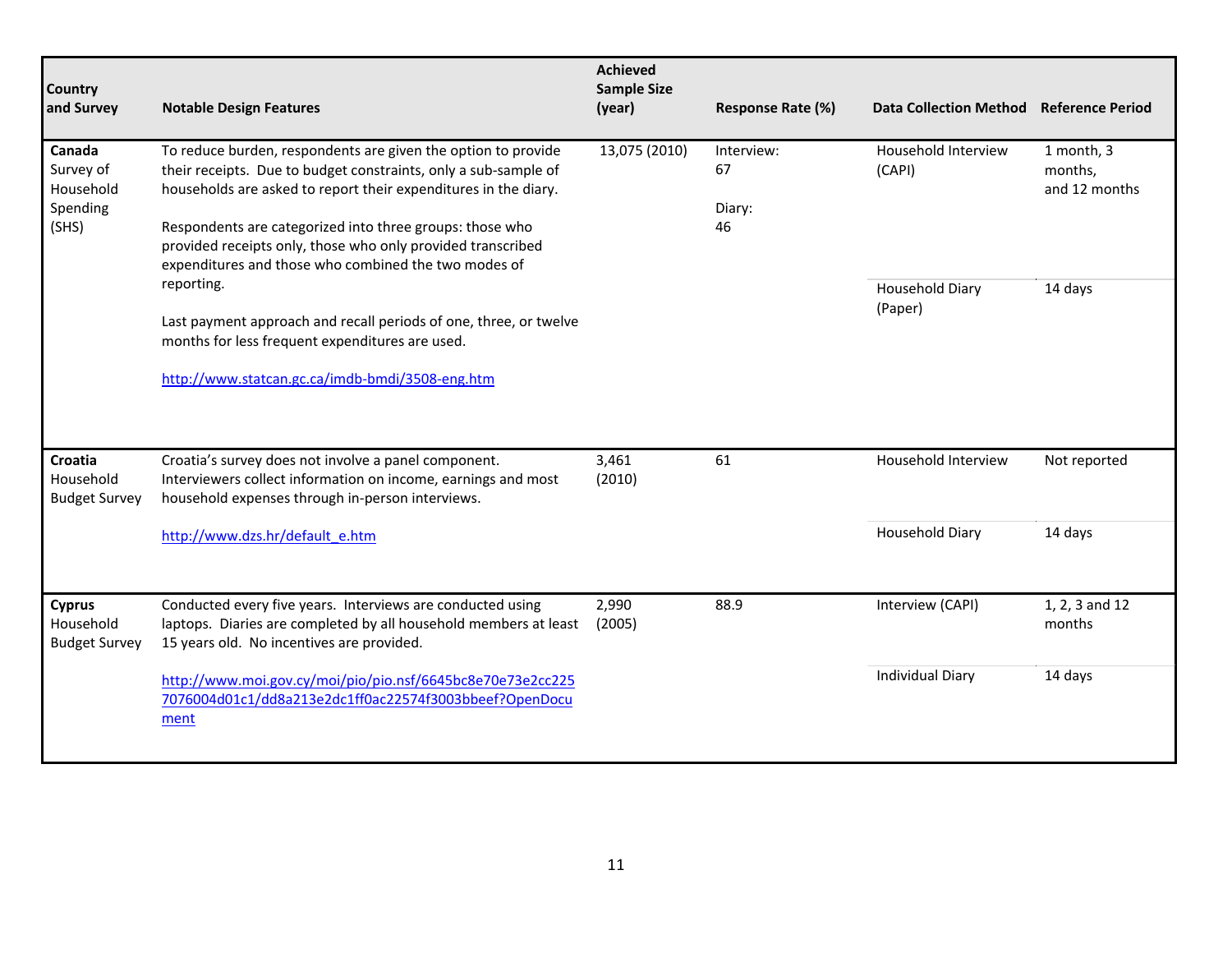| <b>Country</b><br>and Survey                                          | <b>Notable Design Features</b>                                                                                                                                                                                                                                                                                                                                                                                                                                                                    | <b>Achieved</b><br><b>Sample Size</b><br>(year)                                                       | <b>Response Rate (%)</b>             | <b>Data Collection Method</b>     | <b>Reference Period</b> |
|-----------------------------------------------------------------------|---------------------------------------------------------------------------------------------------------------------------------------------------------------------------------------------------------------------------------------------------------------------------------------------------------------------------------------------------------------------------------------------------------------------------------------------------------------------------------------------------|-------------------------------------------------------------------------------------------------------|--------------------------------------|-----------------------------------|-------------------------|
| <b>Czech</b><br>Republic<br><b>Family Budget</b><br><b>Statistics</b> | Czech Republic uses a quota sampling method. Households keep<br>detailed food and expenditure information for two months, and<br>only report total expenditures in the remaining months of the<br>year. Income and expenditure is reported using a monthly                                                                                                                                                                                                                                        | 3,000<br>(2011)                                                                                       | Unknown                              | Household interview               | Not reported            |
|                                                                       | reporting period.                                                                                                                                                                                                                                                                                                                                                                                                                                                                                 |                                                                                                       |                                      | Household Diary                   | 2 months                |
|                                                                       | http://www.czso.cz/eng/edicniplan.nsf/aktual/ep-3                                                                                                                                                                                                                                                                                                                                                                                                                                                 |                                                                                                       |                                      |                                   |                         |
| <b>Denmark</b><br>Household<br><b>Budget Survey</b>                   | Interviews are conducted using a laptop. Analysis of diary data<br>has indicated higher reporting in the first week than in the<br>second. Participating households receive a gift and entry into a<br>lottery for participation.                                                                                                                                                                                                                                                                 | 858<br>(2010)<br>Data for a                                                                           | 38                                   | Household Interview<br>(CAPI)     | 1 year                  |
|                                                                       | http://www.dst.dk/en/Statistik/dokumentation/Declarations/hou<br>sehold-budget-survey.aspx                                                                                                                                                                                                                                                                                                                                                                                                        | three-year<br>period are<br>aggregated into<br>one sample of<br>approximately<br>2,500<br>households. |                                      | Household Diary<br>(Paper)        | 14 days                 |
| <b>Estonia</b><br>Household<br><b>Budget Survey</b>                   | A 2010 HBS redesign limited data collection to one household<br>questionnaire and one diary, for which the reference period was<br>cut in half to 2 weeks. Respondents are given the option of<br>placing expenditure receipts in an envelope or recording those<br>expenditures in the diary. Data for uncodable expenditure<br>receipts is imputed. Participating households receive a pen for<br>participation, as well as a feedback letter with aggregate<br>expenditure data, if requested. | 2,816<br>(2010)                                                                                       | Interview and Diary:<br>42<br>(2011) | Household Interview<br>(CAPI)     | 1 month, 12<br>months   |
|                                                                       |                                                                                                                                                                                                                                                                                                                                                                                                                                                                                                   |                                                                                                       |                                      | <b>Household Diary</b><br>(Paper) | 14 days                 |
|                                                                       | http://www.stat.ee/51932                                                                                                                                                                                                                                                                                                                                                                                                                                                                          |                                                                                                       |                                      |                                   |                         |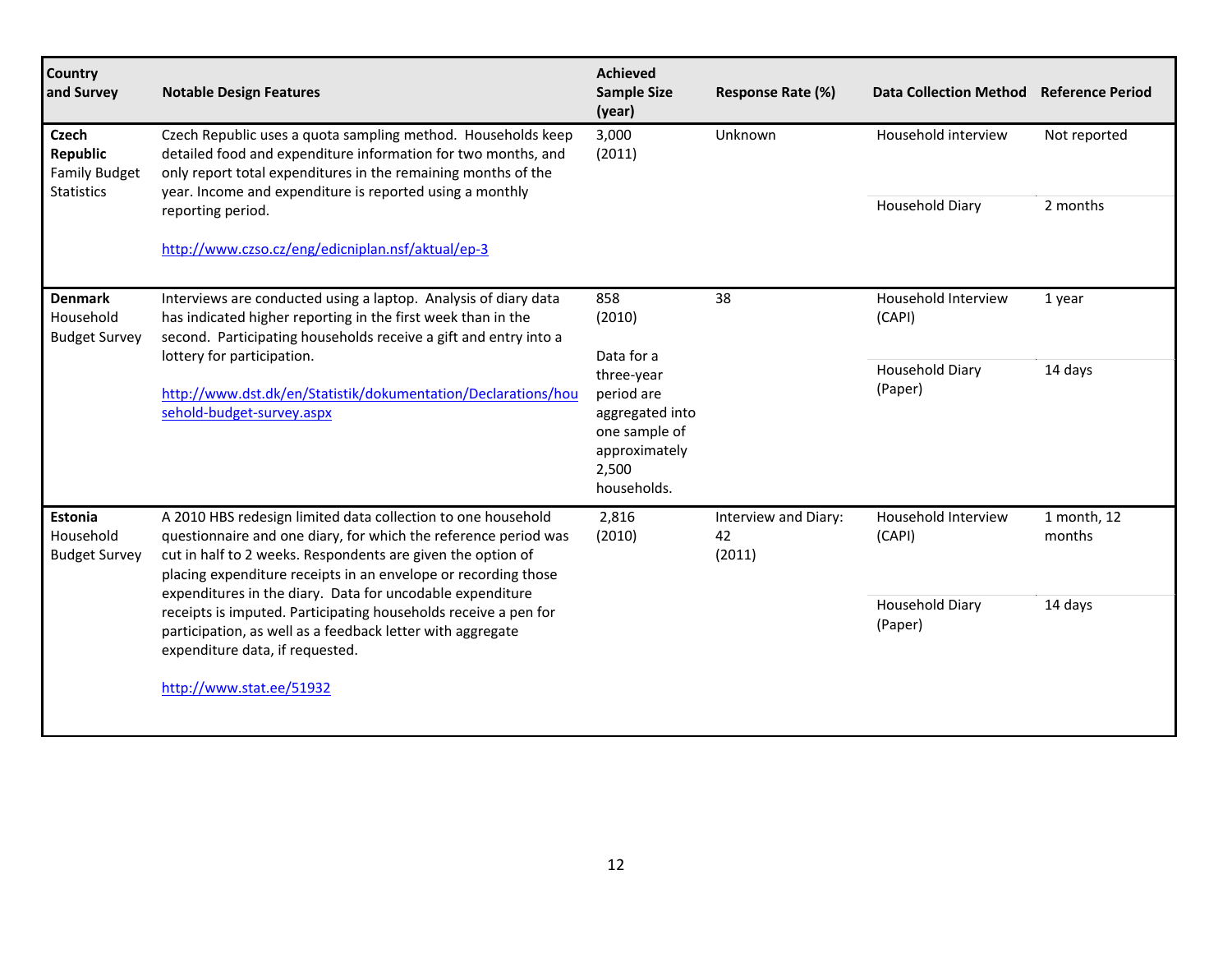| Country<br>and Survey                                    | <b>Notable Design Features</b>                                                                                                                                                                                                                                                                                                                                                                                                                                                                               | <b>Achieved</b><br><b>Sample Size</b><br>(year)             | Response Rate (%)                                          | <b>Data Collection Method</b>           | <b>Reference Period</b>                    |
|----------------------------------------------------------|--------------------------------------------------------------------------------------------------------------------------------------------------------------------------------------------------------------------------------------------------------------------------------------------------------------------------------------------------------------------------------------------------------------------------------------------------------------------------------------------------------------|-------------------------------------------------------------|------------------------------------------------------------|-----------------------------------------|--------------------------------------------|
| <b>Finland</b><br>Household<br><b>Budget Survey</b>      | Data is collected via interview (for durable goods, housing and<br>liabilities), diary (with receipts collected), and administrative<br>sources (for income and education)                                                                                                                                                                                                                                                                                                                                   | 4,007<br>(2005)                                             | 52.6                                                       | Household Interview<br>(CATI)           | 3 months, 12<br>months                     |
|                                                          | http://www.stat.fi/meta/til/ktutk_en.html                                                                                                                                                                                                                                                                                                                                                                                                                                                                    |                                                             |                                                            | <b>Household Diary</b><br>(Paper)       | 14 days                                    |
| <b>France</b><br><b>Family Budget</b><br>(BDF)           | France's BDF involves two interviews lasting approximately one-<br>hour each, collecting information for broad expenditure<br>groupings (housing, services, insurance, taxes and gifts). The<br>same households are given individual diaries for household<br>members age 14 and older to record expenditures or attach<br>receipts.                                                                                                                                                                         | $^{\sim}$ 11,000<br>(Mainland and<br>overseas, 2010-<br>11) | Interview and diary:<br>75 (mainland) and 82<br>(overseas) | Household Interview<br>(CAPI)           | 1 to 12 months<br>depending on<br>question |
|                                                          |                                                                                                                                                                                                                                                                                                                                                                                                                                                                                                              |                                                             |                                                            | <b>Household Diary</b><br>(Paper)       | 7 days                                     |
|                                                          | http://www.insee.fr/fr/methodes/default.asp?page=sources/sou-<br>eng-bdf-2006.htm                                                                                                                                                                                                                                                                                                                                                                                                                            |                                                             |                                                            | Individual Diary (Paper)                | 7 days                                     |
| Germany<br>Sample Survey<br>of Income and<br>Expenditure | The EVS is administered every five years, using a quota sampling<br>method. Four components are used: income and expenditures<br>are recorded in a diary for three months, general information<br>(housing and socio-demographics) is collected online in some<br>areas, money and asset information is collected through a<br>questionnaire, and food and beverage expenditures are recorded<br>in a "detailed log book" by a subsample for one month.<br>Households are given a stipend for participation. | 55,110 (2008)                                               | Unknown                                                    | Questionnaire<br>(online in some areas) | Not reported                               |
| (EVS)                                                    |                                                                                                                                                                                                                                                                                                                                                                                                                                                                                                              |                                                             |                                                            | <b>Household Diary</b><br>(Paper)       | 3 months                                   |
|                                                          | https://www.destatis.de/EN/Meta/abisz/Einkommens Verbrauc<br>hsstichprobe e.html                                                                                                                                                                                                                                                                                                                                                                                                                             |                                                             |                                                            |                                         |                                            |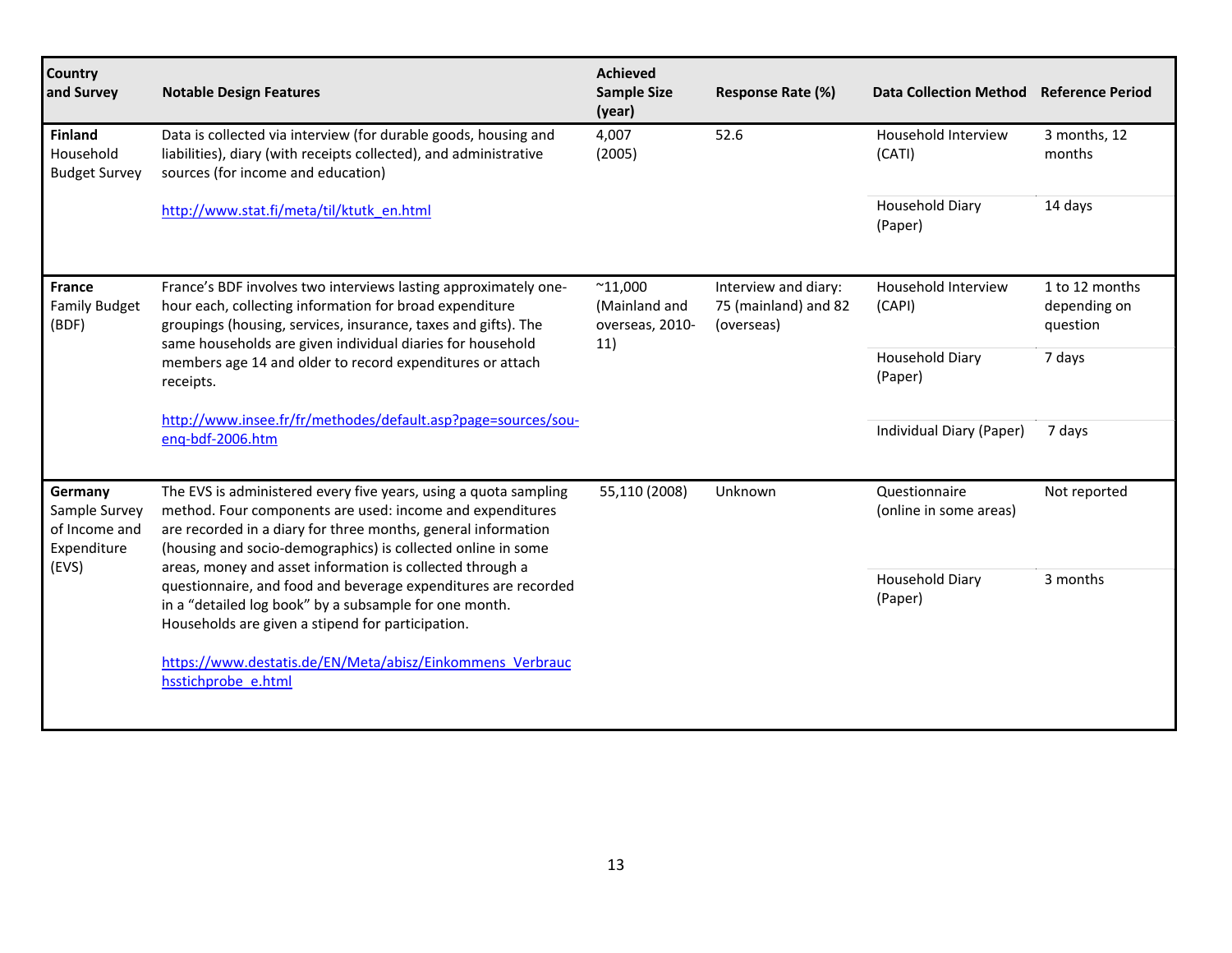| <b>Country</b><br>and Survey                                 | <b>Notable Design Features</b>                                                                                                                                                                                              | <b>Achieved</b><br><b>Sample Size</b><br>(year) | Response Rate (%) | Data Collection Method Reference Period                            |                                                    |
|--------------------------------------------------------------|-----------------------------------------------------------------------------------------------------------------------------------------------------------------------------------------------------------------------------|-------------------------------------------------|-------------------|--------------------------------------------------------------------|----------------------------------------------------|
| Greece<br><b>Family Budget</b><br>Survey (HBS)               | Daily visits by the interviewer are used to prompt reporting to the<br>diary (as of 1999).                                                                                                                                  | 6,555<br>(target, 2009)                         | 60.3 (2005)       | Household<br>Questionnaire                                         | 1 to 12 months<br>depending on<br>question         |
|                                                              | http://www.statistics.gr/portal/page/portal/ESYE/PAGE-<br>themes?p param=A0801                                                                                                                                              |                                                 |                   | Adult Individual Diary<br>(Paper)                                  | 14 days (questions<br>reference last 12<br>months) |
|                                                              |                                                                                                                                                                                                                             |                                                 |                   | Individual Diary (Paper)                                           | 14 days                                            |
| <b>Hong Kong</b><br>Household<br>Expenditure<br>Survey (HES) | The HES is conducted once every five years, for a one-year period<br>which is broken down into 26 cycles (each comprising two<br>weeks). Households supplying required information were given<br>an honorarium of \$150HKD. | 5,957 (2009-<br>10)                             | 77                | Household Schedule<br>(Paper)                                      | Not reported                                       |
|                                                              | Consists of 3 parts:<br>1. Household Schedule - collects housing conditions and<br>household characteristics                                                                                                                |                                                 |                   | Individual Diary (Paper)                                           | 14 days                                            |
|                                                              | Expenditure Diary - individuals aged 12 and over each<br>2.<br>kept the diary<br>3. Questionnaire on Infrequently Purchased Items                                                                                           |                                                 |                   | Questionnaire on<br><b>Infrequently Purchased</b><br>Items (Paper) | 3 months                                           |
|                                                              | A Supplemental Questionnaire is specially designed for non-<br>respondents for analysis of non-response bias                                                                                                                |                                                 |                   |                                                                    |                                                    |
|                                                              | http://www.censtatd.gov.hk/major_projects/2009_10_househol<br>d expenditure survey/                                                                                                                                         |                                                 |                   |                                                                    |                                                    |
| Hungary<br>Household<br><b>Budget Survey</b><br>(HBS)        | Income and expenditures are recorded by diary for two 15-day<br>periods. A retrospective interview is conducted at the end of the<br>year.                                                                                  | 9,058<br>(2005)                                 | 50.3              | Household Interview<br>(CAPI)                                      | 12 months                                          |
|                                                              | http://www.ksh.hu/income and living conditions                                                                                                                                                                              |                                                 |                   | Household Diary                                                    | 1 month                                            |
|                                                              |                                                                                                                                                                                                                             |                                                 |                   | (Paper)                                                            |                                                    |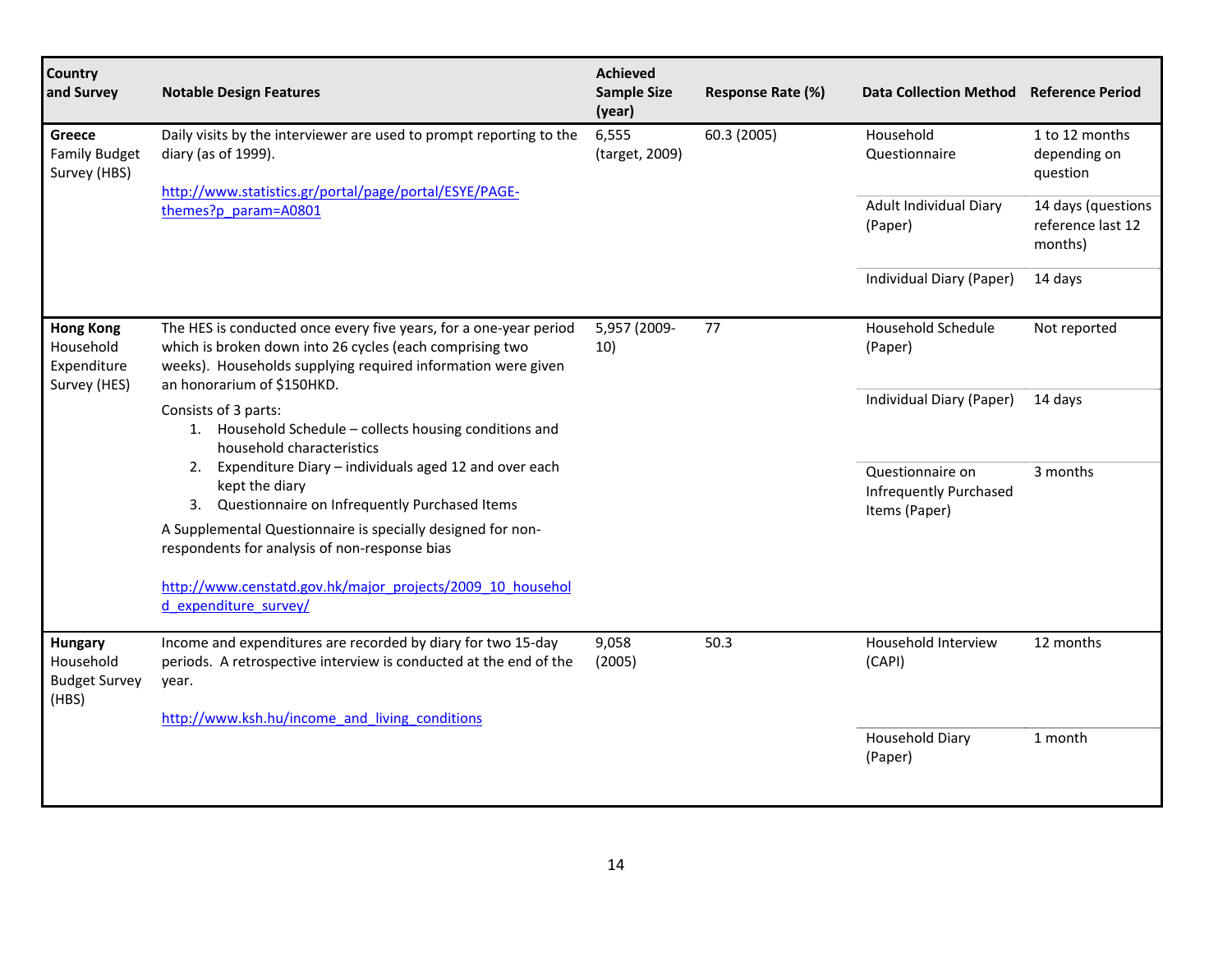| Country<br>and Survey                                 | <b>Notable Design Features</b>                                                                                                                                                                                                                                           | <b>Achieved</b><br><b>Sample Size</b><br>(year) | Response Rate (%) | Data Collection Method Reference Period |                                            |
|-------------------------------------------------------|--------------------------------------------------------------------------------------------------------------------------------------------------------------------------------------------------------------------------------------------------------------------------|-------------------------------------------------|-------------------|-----------------------------------------|--------------------------------------------|
| Ireland<br>Household<br><b>Budget Survey</b><br>(HBS) | Ireland's HBS uses substitute households to obtain a quota of<br>cooperating households. Each person age 16 and older is<br>interviewed. Household members age 16 and older are given<br>individual diaries to record expenses for two one-week periods.                 | 5,891<br>(2010)                                 | 40                | Household Interview<br>(CAPI)           | 1 to 12 months<br>depending on<br>question |
|                                                       | Respondents are asked to annotate information provided on<br>receipts to ensure it is comprehensive. Respondents receive a<br>40€ gift for completing the questionnaires and diary.                                                                                      |                                                 |                   | Household Diary<br>(Paper)              | 14 days                                    |
|                                                       | http://www.cso.ie/en/releasesandpublications/housingandhouse<br>holds/                                                                                                                                                                                                   |                                                 |                   | <b>Individual Diary</b><br>(Paper)      | 14 days                                    |
| Italy<br>Household<br><b>Budget Survey</b>            | Households complete two one-week diaries.<br>Household interviews for the 'Family expenditure summary'<br>involve collection of demographic and large-scale purchases.                                                                                                   | 24,107<br>(2005)                                | 75.2              | Household Interview                     | 1 month,<br>3 months,<br>12 months         |
|                                                       | http://www.istat.it/it/archivio/66174                                                                                                                                                                                                                                    |                                                 |                   | Household Diary<br>(Paper)              | 14 days                                    |
| Latvia<br>Household<br><b>Budget Survey</b><br>(HBS)  | Interviewers conduct two interviews, a preliminary interview<br>(averaging 32 minutes) to collect demographic information and<br>explain the diary and a Final interview (averaging 35 minutes) to<br>obtain income information. A 'Pocket Individual Diary' is provided | 3,798<br>(2010)                                 | 43.1              | Household Interview<br>(Paper)          | 1 month,<br>12 months                      |
|                                                       | for those temporarily absent from the household and for youth.                                                                                                                                                                                                           |                                                 |                   | Household Diary<br>(Paper)              | 14 days                                    |
|                                                       | http://www.csb.gov.lv/en/notikumi/household-consumption-<br>expenditure-2010-32044.html                                                                                                                                                                                  |                                                 |                   | Individual Diary (Paper)                | 14 days                                    |
|                                                       |                                                                                                                                                                                                                                                                          |                                                 |                   |                                         |                                            |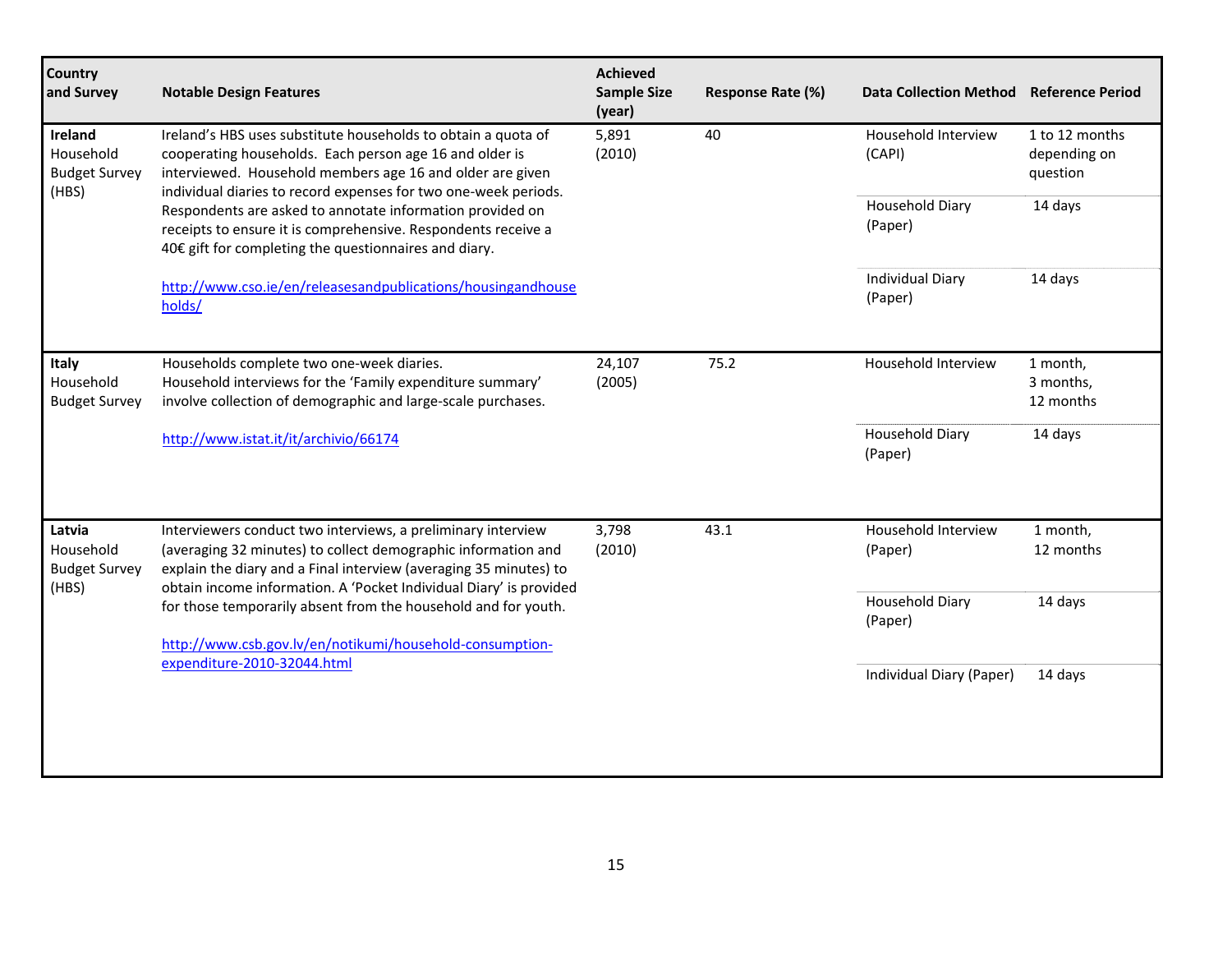| Lithuania<br>Household<br><b>Budget Survey</b>     | In 2008, half of sampled households completed the diary in the<br>first half of the month with the rest completing it in the second<br>half. Households were given a monetary gift of 15.4 LTL                                                                                                                                                                                                   | 6,103<br>(2008)      | 55.3 | Household Interview<br>(Paper) | 1 month, 2<br>months, 12<br>months |
|----------------------------------------------------|--------------------------------------------------------------------------------------------------------------------------------------------------------------------------------------------------------------------------------------------------------------------------------------------------------------------------------------------------------------------------------------------------|----------------------|------|--------------------------------|------------------------------------|
|                                                    | (approximately \$6) for participation.<br>In 2012 the HBS questionnaire was simplified and households are<br>no longer remunerated for participating.                                                                                                                                                                                                                                            |                      |      | Household Diary<br>(Paper)     | 14 days                            |
|                                                    | http://www.stat.gov.lt/en/news/view/?id=7418                                                                                                                                                                                                                                                                                                                                                     |                      |      |                                |                                    |
| Luxembourg<br><b>Family Budget</b><br>Survey (BDM) | At the first interviewer visit, the interviewer collects socio-<br>demographic and housing information and provides the diary.<br>Respondents are asked to prepare receipts to assist their<br>reporting at the follow-up visit, where information about income                                                                                                                                  | 3,846<br>$(2008-10)$ | 18   | Household Interview            | 3, 6 and 12<br>months              |
|                                                    | is collected. Participating households are reimbursed 85€. Non-<br>contact is a significant proportion (47 percent) of the high non-<br>response rate, for which solutions are being considered.                                                                                                                                                                                                 |                      |      | Household Diary<br>(Paper)     | 15 days                            |
|                                                    | http://www.statistiques.public.lu/fr/methodologie/methodes/co<br>nditions-sociales/Cond-vie/budget-menages/index.html                                                                                                                                                                                                                                                                            |                      |      |                                |                                    |
| <b>Malta</b><br>Household<br>Budgetary<br>Survey   | Interviewers carry out several visits to recruited households to<br>encourage recording of expenditures.<br>A questionnaire collects income and major expenditure<br>information, typically with a 12-month reference period.<br>Households are also given a total of three diaries to complete for<br>the 2-week period. Responding households receive a monetary<br>stipend for participating. | 3,732<br>(2008)      | 57.1 | Household Interview<br>(Paper) | 1 month, 3<br>months, 12<br>months |
|                                                    |                                                                                                                                                                                                                                                                                                                                                                                                  |                      |      | Household Diary<br>(Paper)     | 14 days                            |
|                                                    | http://www.nso.gov.mt/site/page.aspx?pageid=204                                                                                                                                                                                                                                                                                                                                                  |                      |      | Individual Diary (Paper)       | 14 days                            |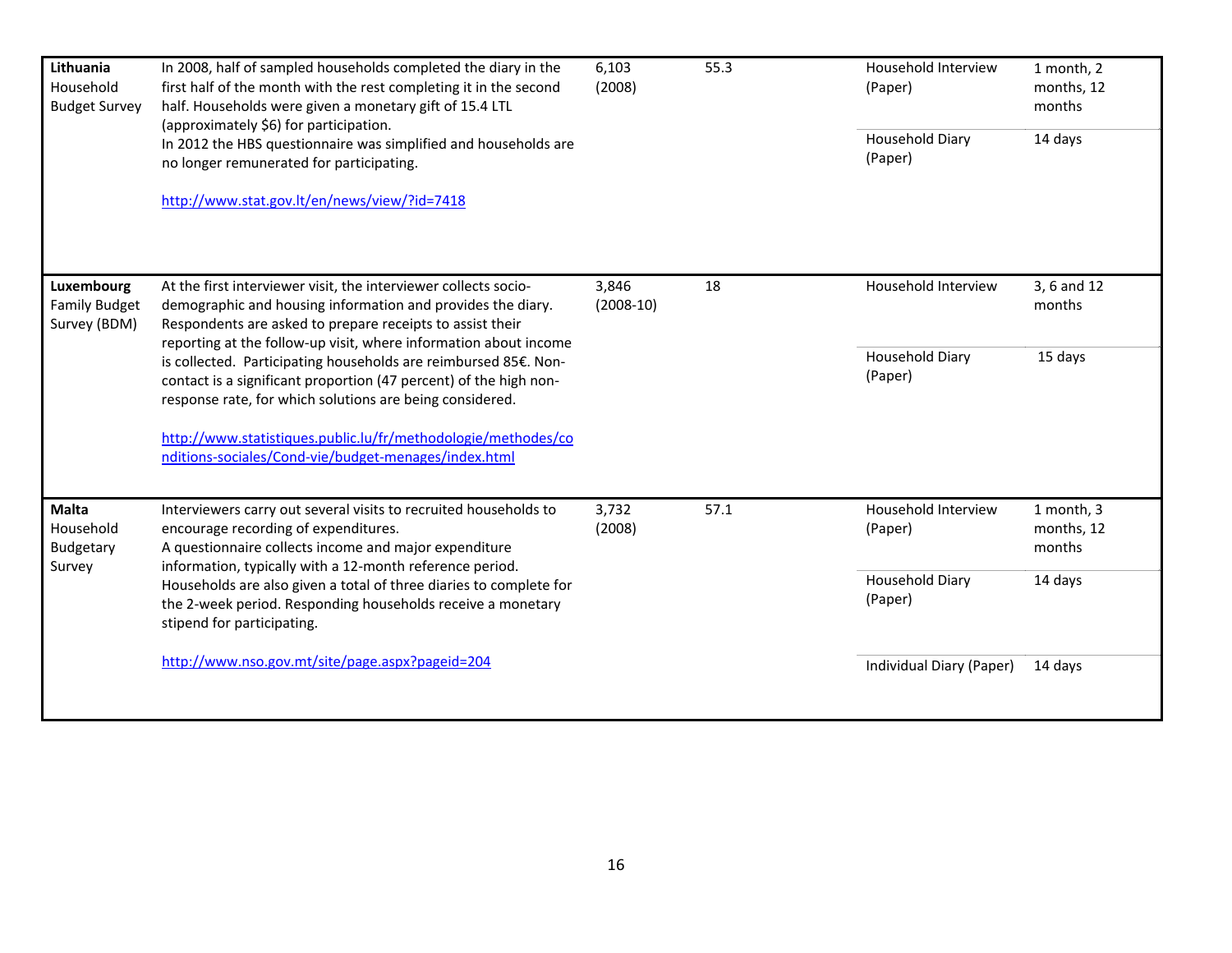| <b>Netherlands</b><br>Household<br><b>Budget Survey</b><br>for four weeks (with expenses below 20€ recorded for one of<br>(BO)<br>infrequent purchase data is also collected). Response is<br>compensate for low response rates, administrative data is used<br>for non-response adjustment.<br>http://www.cbs.nl/en-GB/menu/themas/inkomen-<br>bestedingen/nieuws/default.htm | In 2012, the design of the BO was modernized to collect data by<br>website. One household member reports data for the household<br>those weeks), then collection occurs again 3 months later (when<br>encouraged through helpdesk support and a 30€ incentive. To                                                                                                                                                                                                   | 6,000<br>$(2005-10)$                                             | 25   | Household<br>Questionnaire<br>(website) | Not reported                               |
|--------------------------------------------------------------------------------------------------------------------------------------------------------------------------------------------------------------------------------------------------------------------------------------------------------------------------------------------------------------------------------|---------------------------------------------------------------------------------------------------------------------------------------------------------------------------------------------------------------------------------------------------------------------------------------------------------------------------------------------------------------------------------------------------------------------------------------------------------------------|------------------------------------------------------------------|------|-----------------------------------------|--------------------------------------------|
|                                                                                                                                                                                                                                                                                                                                                                                |                                                                                                                                                                                                                                                                                                                                                                                                                                                                     |                                                                  |      | Household Diary<br>(website)            | 4 weeks (1 week<br>for small<br>purchases) |
| Norway<br>The Survey of<br>Consumer<br>Expenditure                                                                                                                                                                                                                                                                                                                             | Two face-to-face interviews take place before and after diary<br>placement.<br>Individual diaries are provided to household members over 15<br>vears old.                                                                                                                                                                                                                                                                                                           | $3,420*$<br>$(2007-09)$<br>*represents                           | 50   | Household Interview<br>(CAPI)           | Not reported                               |
|                                                                                                                                                                                                                                                                                                                                                                                | Since 1998, Norway has used tax registries to collect information<br>on household income and education.                                                                                                                                                                                                                                                                                                                                                             | aggregated<br>sample of<br>households<br>over a 3-year<br>period |      | Household Diary<br>(Paper)              | 14 days                                    |
|                                                                                                                                                                                                                                                                                                                                                                                | http://www.ssb.no/forbruk_en/                                                                                                                                                                                                                                                                                                                                                                                                                                       |                                                                  |      | <b>Individual Diary</b><br>(Paper)      | 14 days                                    |
| Poland<br>Household<br><b>Budget Survey</b>                                                                                                                                                                                                                                                                                                                                    | Interviewers visit at least four times per month. Visits are to<br>ensure households correctly record expenditures in the diary and<br>to conduct end-of-month interview collecting housing and regular<br>purchase information. Households are also contacted quarterly<br>to collect rarer expenditures.<br>Survey allows substitution of households to bolster response<br>(response rate represents the initial households contacted prior<br>to substitution). | 37,375<br>(2011)                                                 | 43.7 | Household Interview                     | Not reported                               |
|                                                                                                                                                                                                                                                                                                                                                                                |                                                                                                                                                                                                                                                                                                                                                                                                                                                                     |                                                                  |      | Individual Diary (Paper)                | 1 month                                    |
|                                                                                                                                                                                                                                                                                                                                                                                | http://www.stat.gov.pl/gus/5840 3467 ENG HTML.htm                                                                                                                                                                                                                                                                                                                                                                                                                   |                                                                  |      |                                         |                                            |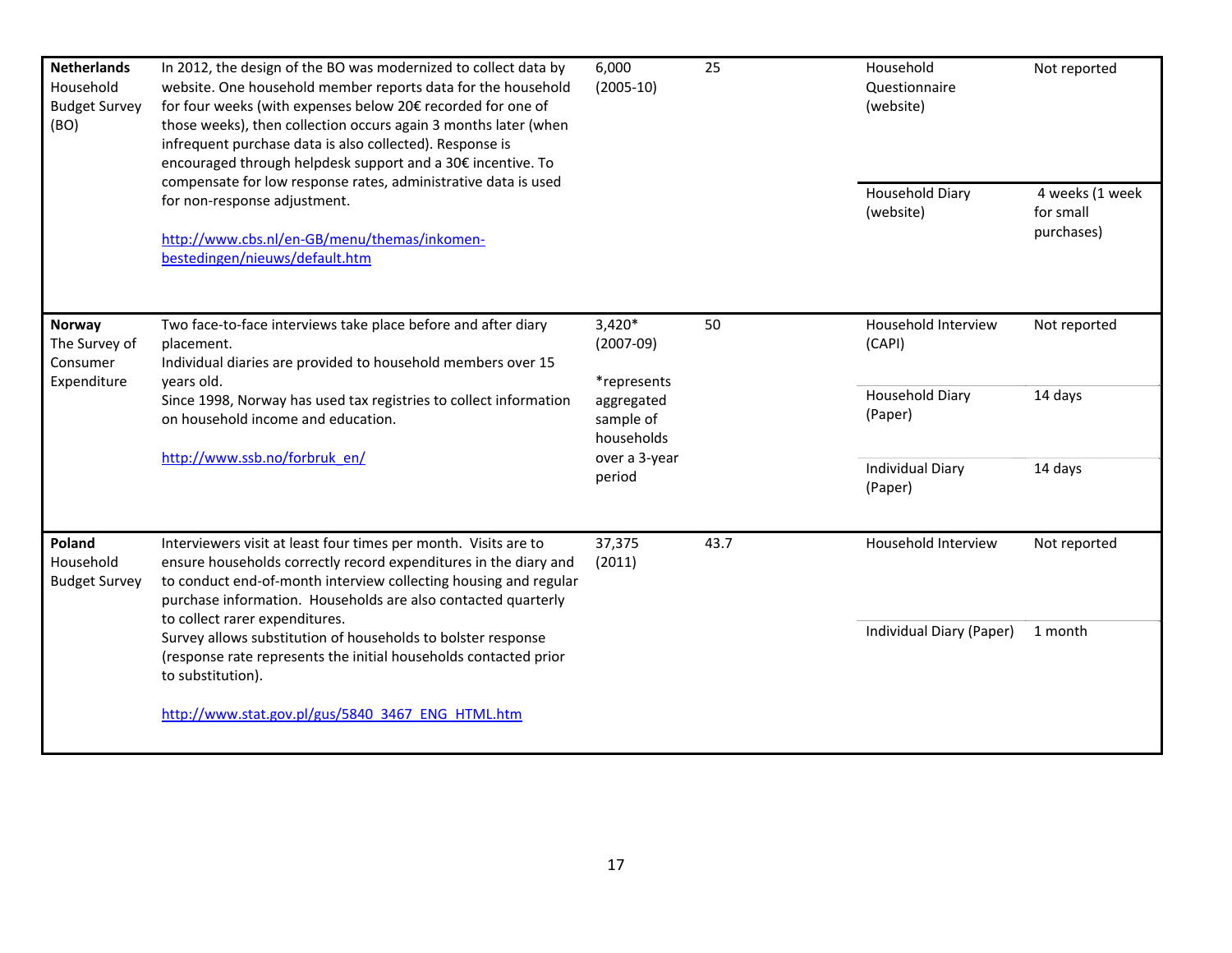| Portugal<br>Household<br><b>Budget Survey</b><br>(IDEF) | Interviewers make four to six visits to recruit and collect data.<br>Diaries are provided to individuals aged 15 and older (or 10 and<br>older with parental consent), and a household diary is given to<br>the person most knowledgeable about household purchases.                                                                                              | 10,403<br>$(2005-06)$    | 65   | Household Interview<br>(CAPI and Paper)<br>Household Diary | 1 month, 3<br>months, 12<br>months<br>14 days |
|---------------------------------------------------------|-------------------------------------------------------------------------------------------------------------------------------------------------------------------------------------------------------------------------------------------------------------------------------------------------------------------------------------------------------------------|--------------------------|------|------------------------------------------------------------|-----------------------------------------------|
|                                                         | http://www.ine.pt/xportal/xmain?xpid=INE&xpgid=ine_publicaco<br>es&PUBLICACOESpub boui=26973702&PUBLICACOESmodo=2&xl                                                                                                                                                                                                                                              |                          |      |                                                            |                                               |
|                                                         | ang=en                                                                                                                                                                                                                                                                                                                                                            |                          |      | <b>Individual Diary</b><br>(Paper)                         | 14 days                                       |
| Romania<br>Family<br><b>Budgets</b><br>Survey (ABF)     | Interviewers make at least three visits during the month of<br>expenditure data collection. In cases where households cannot<br>complete the diary, interviewers collect the information in person<br>or through receipts. Questionnaires collect data for all household<br>members.<br>http://statistici.insse.ro/shop/index.jsp?page=tempo3⟨=en&<br>ind=BUF115I | 37,440<br>(target, 2011) | 81.6 | Household<br>Questionnaire (Paper)                         | 1 month                                       |
|                                                         |                                                                                                                                                                                                                                                                                                                                                                   |                          |      | Household Diary<br>(Paper)                                 | 1 month                                       |
| <b>Singapore</b><br>Household<br>Expenditure            | PDAs are used in place of hardcopy survey forms to capture<br>remaining information required.<br>Reference period varies based on question (1 month, 3 months,                                                                                                                                                                                                    | 7,545<br>$(2007-08)$     | 84.0 | Household Interview<br>(CAPI)                              | 1 month, 3<br>months, and 12<br>months        |
| Survey (HES)                                            | and 12 months).<br>http://www.singstat.gov.sg/stats/themes/people/house.html                                                                                                                                                                                                                                                                                      |                          |      | Household Diary<br>(Paper)                                 | 14 days                                       |
|                                                         |                                                                                                                                                                                                                                                                                                                                                                   |                          |      | <b>Individual Diary</b><br>(Paper)                         | 14 days                                       |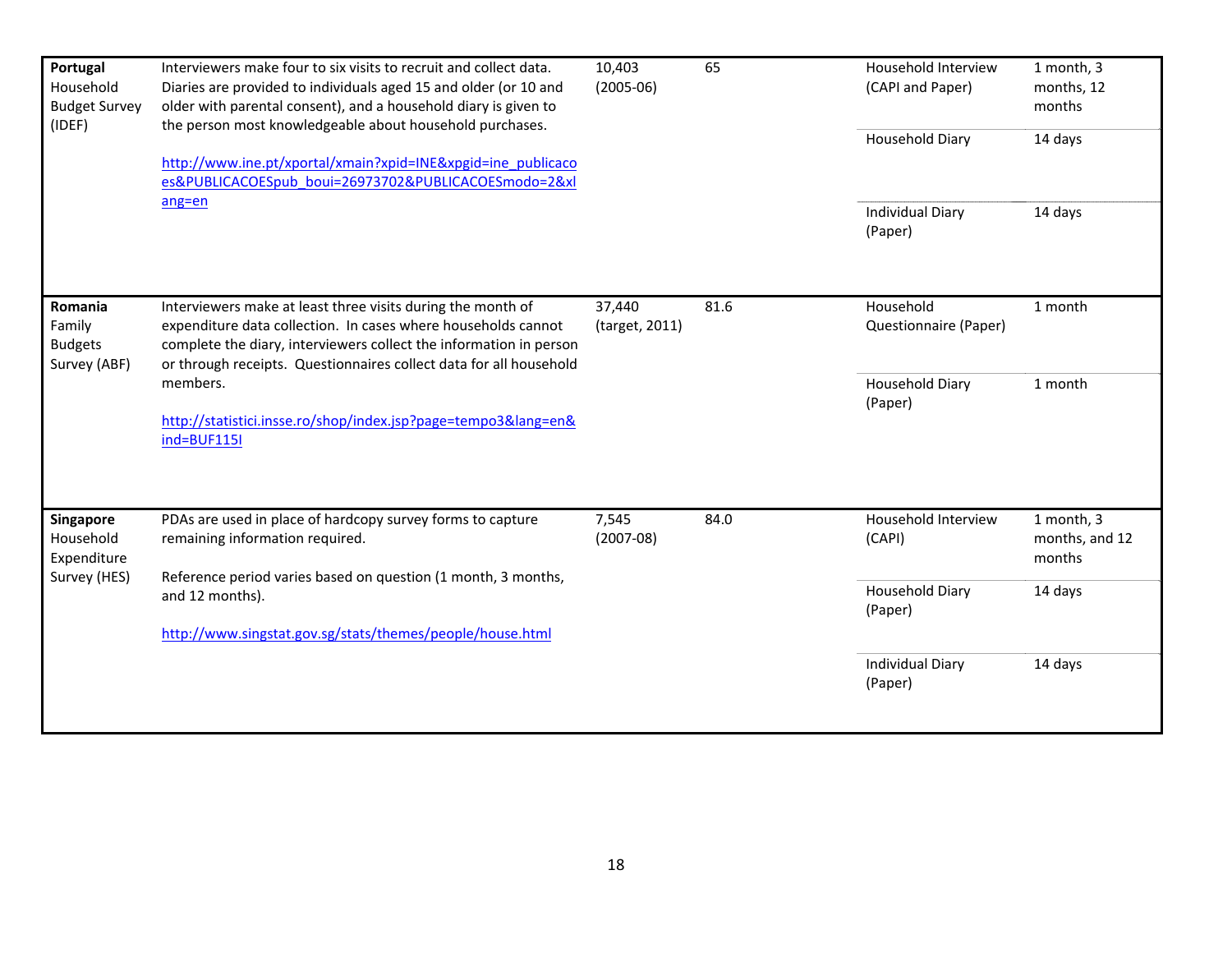| Slovakia<br>Household<br><b>Budget Survey</b>                | Households are interviewed with retrospective data covering the<br>prior 12 months collected. One household member records<br>expenditures for two months, providing aggregated expenditure | 4,718<br>(2008)                                                                 | 74.6 | Household Interview        | 12 months                             |                                                                    |
|--------------------------------------------------------------|---------------------------------------------------------------------------------------------------------------------------------------------------------------------------------------------|---------------------------------------------------------------------------------|------|----------------------------|---------------------------------------|--------------------------------------------------------------------|
| (HBS)                                                        | information the first month and detailed information the second<br>month. Responding households are paid 43.15€ for completing<br>the HBS.                                                  |                                                                                 |      | Household Diary<br>(Paper) | 2 months                              |                                                                    |
|                                                              | http://portal.statistics.sk/showdoc.do?docid=3025                                                                                                                                           |                                                                                 |      |                            |                                       |                                                                    |
| Slovenia<br>Household<br><b>Budget Survey</b><br>(APG)       | Slovenia's APG combines data collected during a three-year<br>period to produce estimates for the middle year (e.g., 2010<br>estimates result from 2009-11 data collection).                | $3,725*$<br>(2004)<br>*represents                                               | 70.7 | Household Interview        | Not reported                          |                                                                    |
|                                                              | http://www.stat.si/eng/novica prikazi.aspx?id=4867                                                                                                                                          | aggregated<br>sample of<br>households<br>over a 3-year<br>$(2003-05)$<br>period |      | Individual Diary (Paper)   | 14 days                               |                                                                    |
| <b>South Korea</b><br>Household<br>Income and<br>Expenditure | An Interviewer visits a household during each month for diary<br>distribution, diary collection, and weekly guidance. Households<br>participate for three years before being rotated out.   | 11,200<br>(target, 2006)                                                        | 80   |                            | Household Diary<br>(Paper) 60 percent | 1 month                                                            |
| Survey<br>(HIES)                                             | Monthly cash incentives are provided:<br>• \$10.00 for regular paper diary<br>• \$40.00 for e-diary                                                                                         |                                                                                 |      | Household E-Diary<br>(Web) | 1 month                               |                                                                    |
|                                                              | • \$50.00 for B-case who have their e-diary connected to their<br>credit accounts or bank records<br>http://www.kostat.go.kr/portal/english/surveyOutlines/4/1/inde<br>x.static             |                                                                                 |      |                            |                                       | Household B-Case<br>(Web) Diary connected<br>to credit/bank record |